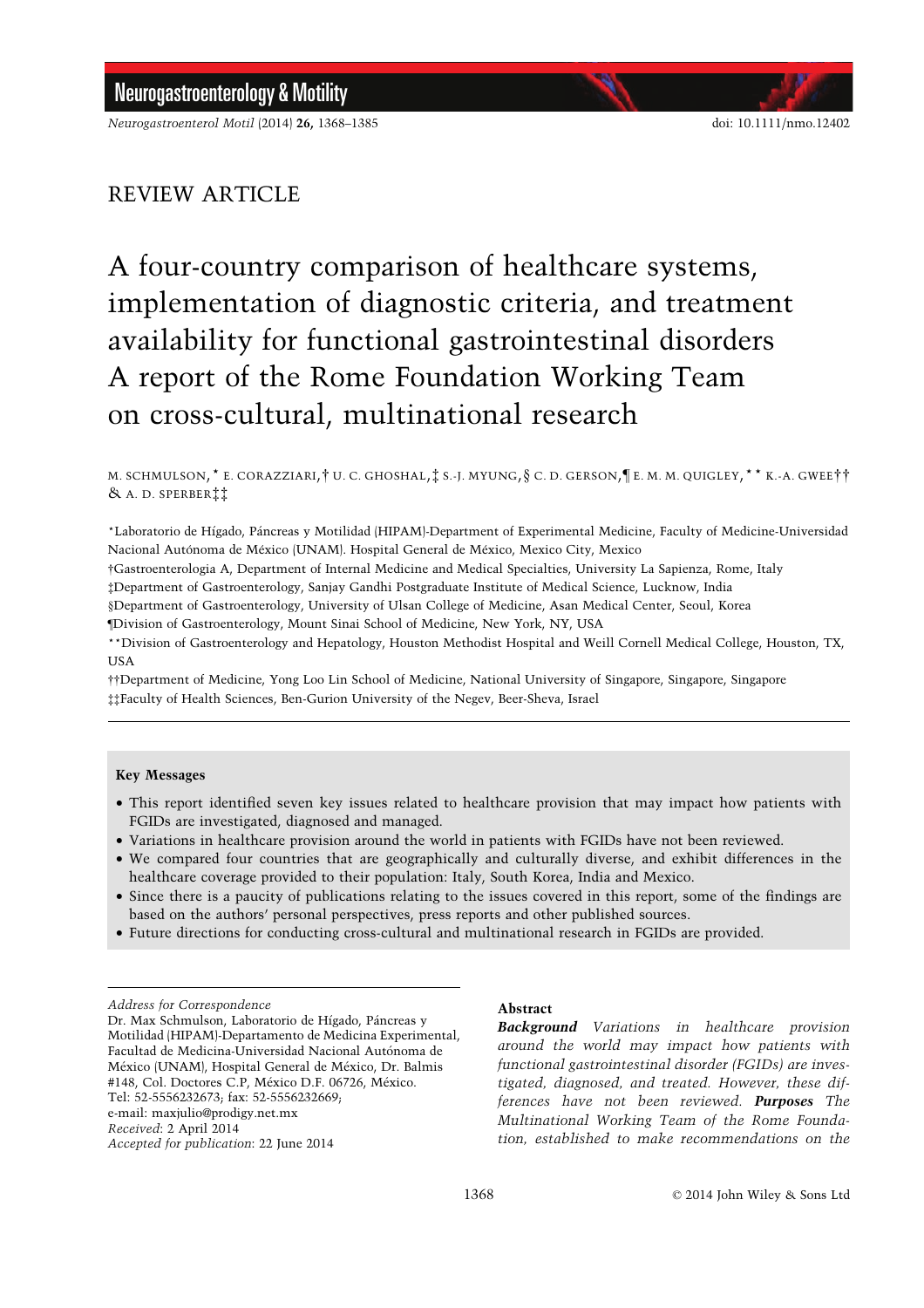conduct of multinational, cross-cultural research in FGIDs, identified seven key issues that are analyzed herein: (i) coverage afforded by different healthcare systems/providers; (ii) level of the healthcare system where patients with FGIDs are treated; (iii) extent/ types of diagnostic procedures typically undertaken to diagnose FGIDs; (iv) physicians' familiarity with and implementation of the Rome diagnostic criteria in clinical practice; (v) range of medications approved for FGIDs and approval process for new agents; (vi) costs involved in treating FGIDs; and (vii) prevalence and role of complementary/alternative medicine (CAM) for FGIDs. Because it was not feasible to survey all countries around the world, we compared a selected number of countries based on their geographical and ethno-cultural diversity. Thus, we included Italy and South Korea as representative of nations with broad-based coverage of healthcare in the population and India and Mexico as newly industrialized countries where there may be limited provision of healthcare for substantial segments of the population. In light of the paucity of formal publications on these issues, we included additional sources from the medical literature as well as perspectives provided by local experts and the media. Finally, we provide future directions on healthcare issues that should be taken into account and implemented when conducting cross-cultural and multinational research in FGIDs.

Keywords available medications, CAM, cross-cultural, multinational trials, diagnostic procedures, expenditures, Functional gastrointestinal disorders, healthcare coverage, IBS, registration process.

Abbreviations: BM, Bowel movements; BRICS, Brazil, Russia, India, China, and South Africa (Emerging economies); BSS, Bristol Stool Scale; CAM, Complementary and Alternative Medicine; COFEPRIS, Federal Commission for the Protection Against Sanitary Risks (Mexico); EKG, Electrocardiogram; EMEA, European Medicines Agency; EU, European Union; FGIDs, Functional Gastrointestinal Disorder; GERD, Gastro-esophageal Reflux Disease; GI, Gastrointestinal; GPs, General Practitioners;  $H<sub>2</sub>$ , Histamine 2 receptors; IBS-C, IBS with Constipation; IBS-D, IBS with Diarrhea; IBS, Irritable Bowel Syndrome; IBS-M, Mixed IBS; IMSS, Mexican Institute of Social Security (Mexico); KFDA, Korean Food & Drug Administration; MISTs, Mexico, Indonesia, South Korea, and Turkey (Emerging economies); NHI, National Health Care Insurance System (South Korea); NHS, National Health Service (Italy); PPIs, Proton Pump Inhibitors; RIIIAQ, Rome III Adult Questionnaire; USD, United States Dollars.

### INTRODUCTION

The structure of healthcare services may impact the way that patients with functional gastrointestinal disorders (FGIDs) are evaluated, diagnosed, and treated. Currently there is no information available on differences in these services around the globe. The World Health Organization has ranked the performance of its 191 world members based on several indicators including: (i) improving health status and reduced health inequalities, (ii) level of responsiveness to the population's expectations, (iii) inequalities in responsiveness and fairness in financial contributions.<sup>1</sup> Based on these indicators, they concluded that countries with a history of civil conflict or a high prevalence of HIV and AIDS are less efficient in providing healthcare to their populations, and performance increases with higher health expenditure per capita.<sup>2</sup> However, countries may give different weights to these indicators, $3$  as people in different cultural and social settings value individual healthcare goals in different ways. For example, some countries may assign greater importance to indicators of health distribution and less importance to health level, so flexibility is needed when weighing the importance of each health indicator.<sup>4</sup>

Svoronos and Mate proposed that evaluations of public health programs should not only assess whether an intervention works, but also why and how it works. Thus, when implementing interventions which aim to improve healthcare delivery across varied populations, it is important to be sensitive to contextual differences.<sup>5</sup> For example, the availability of medicines may differ across different populations and may vary from the public to the private sector within individual countries. Cameron et al. showed that medicines for chronic conditions (e.g., diabetes, hypertension) are less available than for acute ones (e.g., viral/parasitic infections) in low and middle-income countries, particularly in the public sector.<sup>6</sup>

Functional gastrointestinal disorders, especially irritable bowel syndrome (IBS) and functional constipation, are common chronic disorders<sup>7,8</sup> that produce a negative economic burden because of the cost of investigations, medical consultations and surgeries that are not medically indicated, absenteeism and loss of work productivity, and impaired health-related quality of life. $9-11$  FGIDs have not been investigated as public healthcare problems, especially, from a multinational, cross-cultural perspective.<sup>6</sup>

As part of a comprehensive global initiative of the Rome Foundation, the Working Team on

© 2014 John Wiley & Sons Ltd 1369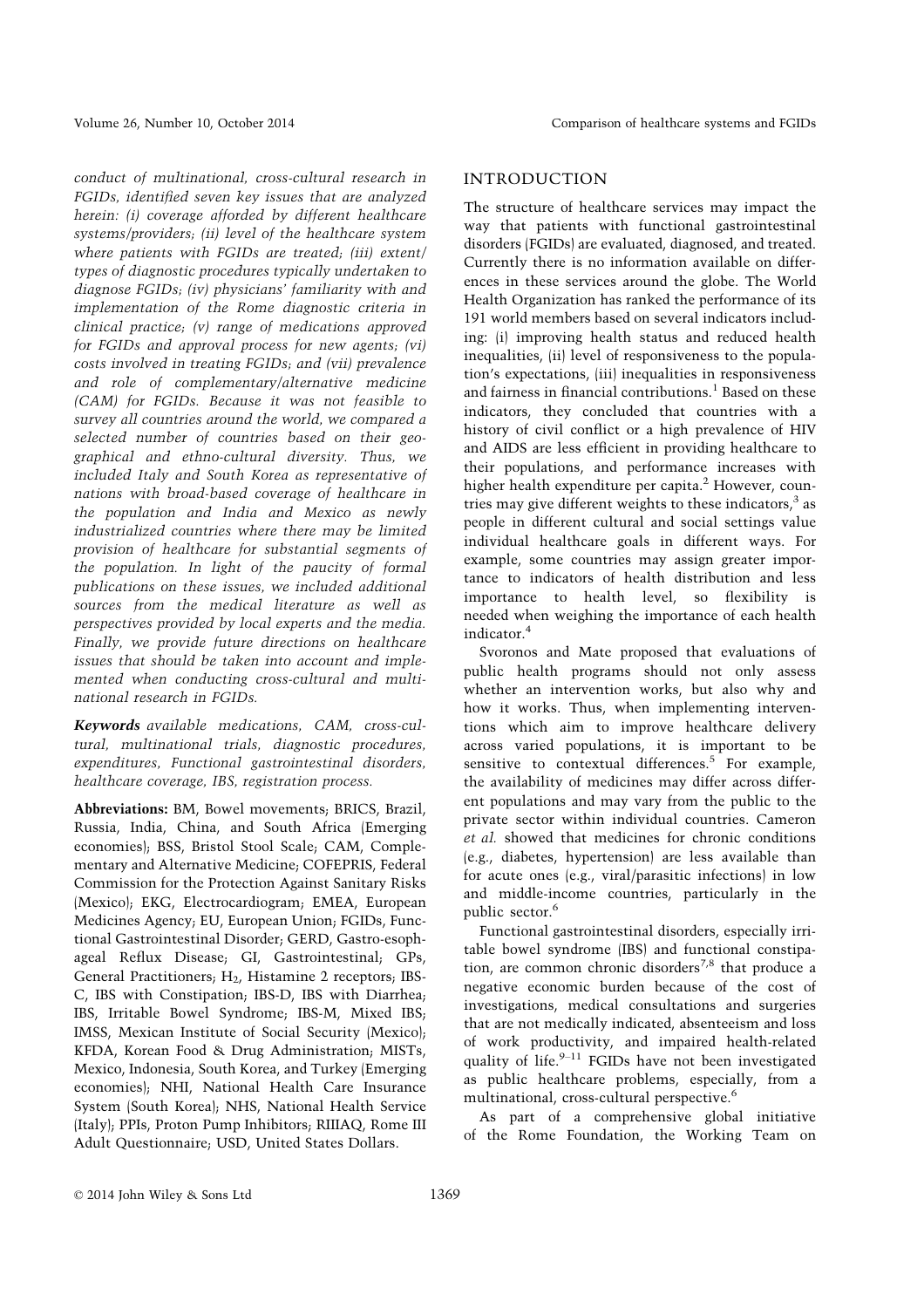Cross-Cultural, Multinational Research was created in June 2011 to foster multinational research in FGIDs and make recommendations on the conduct of this investigation. The Working Team was divided into five sub-committees (reported elsewhere), $12$  one of which focused on Healthcare Systems and Infrastructure in Different Countries. Seven healthcare issues that need to be considered when conducting multinational, cross-cultural research in FGIDs were selected by the members of this sub-committee based on their expertise, following face to face discussions that took place in May 2012 in San Diego, California and were further distilled in a subsequent conference call with additional discussions by e-mail. Focusing especially on IBS, the most widely studied FGID, these issues are addressed in this article, and include: (i) the percentage of the population covered by the different systems/providers (i.e., national coverage, private practice); (ii) level in the healthcare system that patients are cared for (i.e., primary, tertiary care); (iii) diagnostic procedures that are used and to what extent; (iv) knowledge and use of the Rome diagnostic criteria among healthcare providers; (v) available medications for FGIDs and the process for the registration and approval of new pharmaceuticals; (vi) the economic burden on healthcare services from FGIDs; and (vii) use of complementary and alternative medicine (CAM) for FGIDs (Fig. 1).

As it would not be feasible to conduct a comparative review of every country in the world, due to the lack of global information, we decided to compare a selected group of geographically and ethno-culturally diverse countries that would allow us to contrast healthcare provision and expectations between developed and developing economies. In this way, we wished to demonstrate the impact that these previously unrecognized parameters may have in multinational crosscultural studies. Thus, we decided on Italy, South Korea, India, and Mexico. Both Italy and South Korea are industrialized economies with broad-based



Figure 1 Healthcare issues that need to be considered when conducting multinational, cross-cultural research in FGIDs. The figure summarizes the healthcare issues related to FGIDs that have been identified by the Multinational Working Team of the Rome Foundation that need to be considered when conducting multinational, cross-cultural research in FGIDs. There is no hierarchy to these isues; rather, they are all interrelated. Factors associated with each issue are also depicted.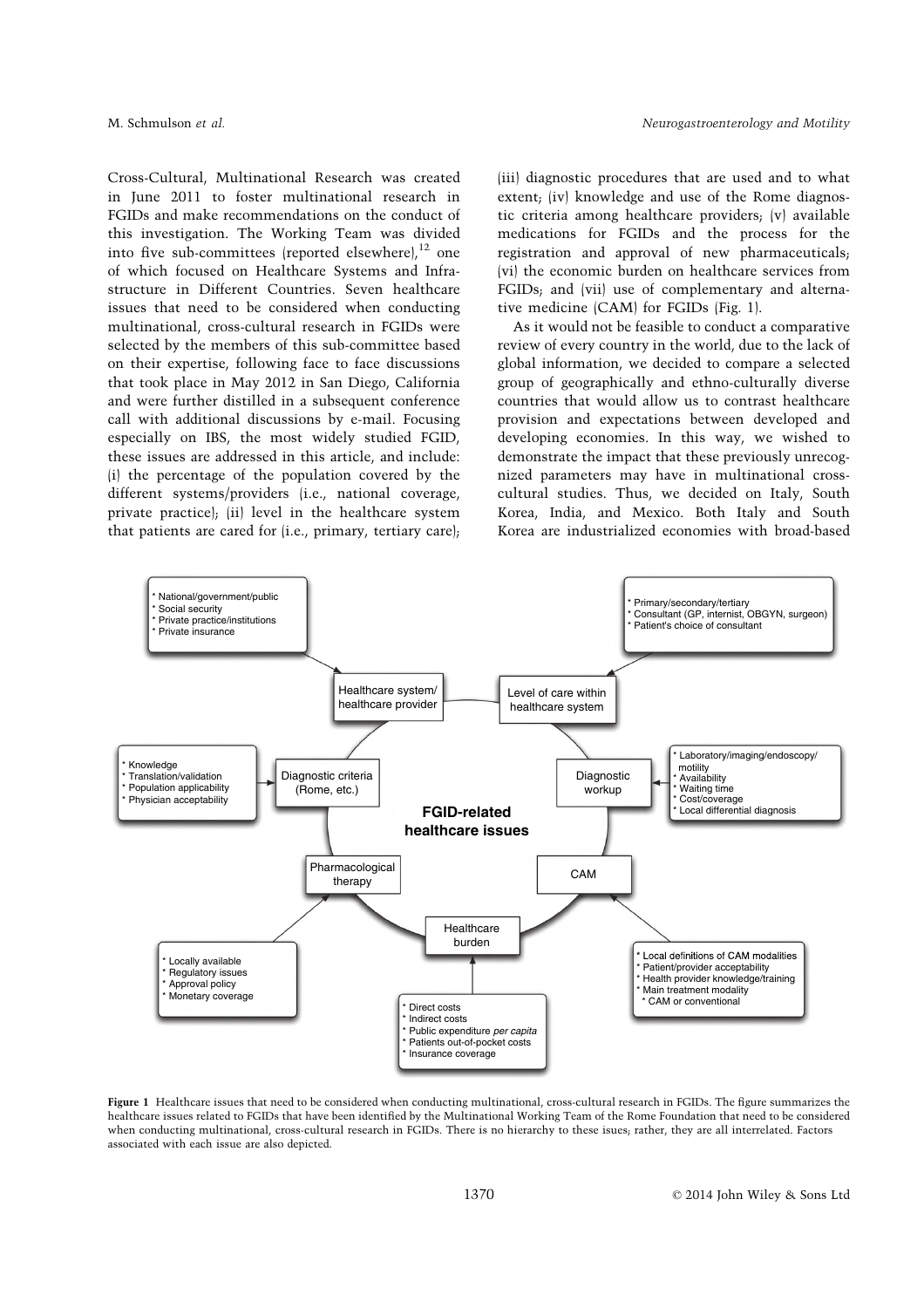population-wide healthcare coverage. Italy also served as a healthcare model where there is a strong primary care service, whereas, in South Korea, healthcare is largely provided by specialists. In contrast, India and Mexico served as examples of developing, newly industrialized countries where there may be limited healthcare provision for substantial segments of the population. India is a leading emerging economy under the so-called BRICS (Brazil, Russia, India, China, and South Africa), $13$  while Mexico and South Korea are emerging fast-track markets belonging to the MISTs (Mexico, Indonesia, South Korea, and Turkey), $14$  which were the four largest markets in the Goldman Sachs N-11 Equity Fund, with economies that more than doubled in size over the past decade.<sup>15</sup>

Because there is a paucity of publications relating to the issues covered in this report, some of the findings are based on the authors' personal perspectives, press reports, and other non-traditional published sources. Full documentary support could not be cited in all cases. Where findings could be documented, this is indicated, with references. Four recognized researchers in FGIDs (EC, UCG, MS, SM) working in these four countries gathered all relevant available information. Results for each country are sequentially reported. At the end, future directions about healthcare issues with regard to the conduct of cross-cultural studies in FGIDs are listed.

### WHICH POPULATION SECTORS ARE COVERED BY THE DIFFERENT HEALTHCARE SYSTEMS AND HEALTHCARE PROVIDERS, AND TO WHAT EXTENT?

In Italy, there is universal and free healthcare service, Servizio Sanitario Nazionale (National Health Service: NHS), for all residents of the European Union (EU; Table 1). This insurance covers consultations, diagnostic investigations, and treatment. There are also private practice and private insurance systems available as an alternative or supplement to the NHS.

In South Korea, healthcare is provided by the National Health Care Insurance (NHI), which has broadened its coverage since 1977 when the government first launched it, from 8.8% to almost 97% of the population in 2011.<sup>16</sup> However, only 6.5% of physicians and 28.3% of the general public, expressed satisfaction with the NHI.<sup>16</sup>

In India, according to the constitution, the state is responsible for providing healthcare to its citizens. Over 72% of the population lives in rural areas and the government's primary healthcare system is available to this population as an open access system. However,

because of insufficient resources, manpower, and infrastructure, the government is unable to properly serve all of this population. Hence, those who can afford it often choose private institutions; the main source of healthcare for the majority of households both in urban and rural areas  $(63-70\%)$ .<sup>17</sup> In addition, patients can consult government or private hospitals, both by open access or referral. Close to 80% of the urban areas have specialized health care facilities compared to 24% of the rural ones, $17$  and in the private sector, around 75% of the medical staff have some level of specialty training and facilities are equipped with higher technological resources than government hospitals.

In Mexico, in theory, 96–97% of the population has healthcare coverage, $18-21$  although the quality of care varies significantly across systems. The Mexican healthcare model divides the population into the 'insured' sector, referring to those who are covered by a social security system and the 'uninsured' sector that includes middle and high socioeconomic class employees who go to private practice for medical consultation and cover their healthcare expenses with out-of-pocket resources or with private insurances. A second uninsured group is comprised of very low income people who are supposedly covered by the so-called Popular Insurance that was created by the government to provide healthcare for the entire population.<sup>21</sup> In addition, people are free to consult with private practice and they can go directly to a specialist with a problem that would normally be managed by general practitioners (GPs) (Table 1).

### AT WHAT LEVEL OF THE HEALTHCARE SYSTEM ARE PATIENTS WITH FGIDS CARED FOR?

In Italy, GPs care for 90% of FGID patients (E. Corazziari, personal communication). However, the patient–GP ratio for adults is 1500 : 1 in the NHS (E. Corazziari, personal communication), and as a result, GPs have limited time for patient consultations. In 2009, data from 1000 GPs throughout the country indicated that patients with abdominal pain and FGIDs comprised 21.4% of consultations. Of these, 13.3% were classified as abdominal pain of unknown origin and  $4.1\%$  as IBS.<sup>22</sup> Another study among GPs from the province of Pisa reported that IBS represented  $26.2\%$  of new diagnoses<sup>23</sup> and 63.3% were referred to specialists (gastroenterologists: 23.0%, psychologists/psychiatrists: 12.2%, dieticians: 7.4%, gynecologists:  $18.6\%$  of women).<sup>23</sup> The reasons for referrals were: perceived need for in-depth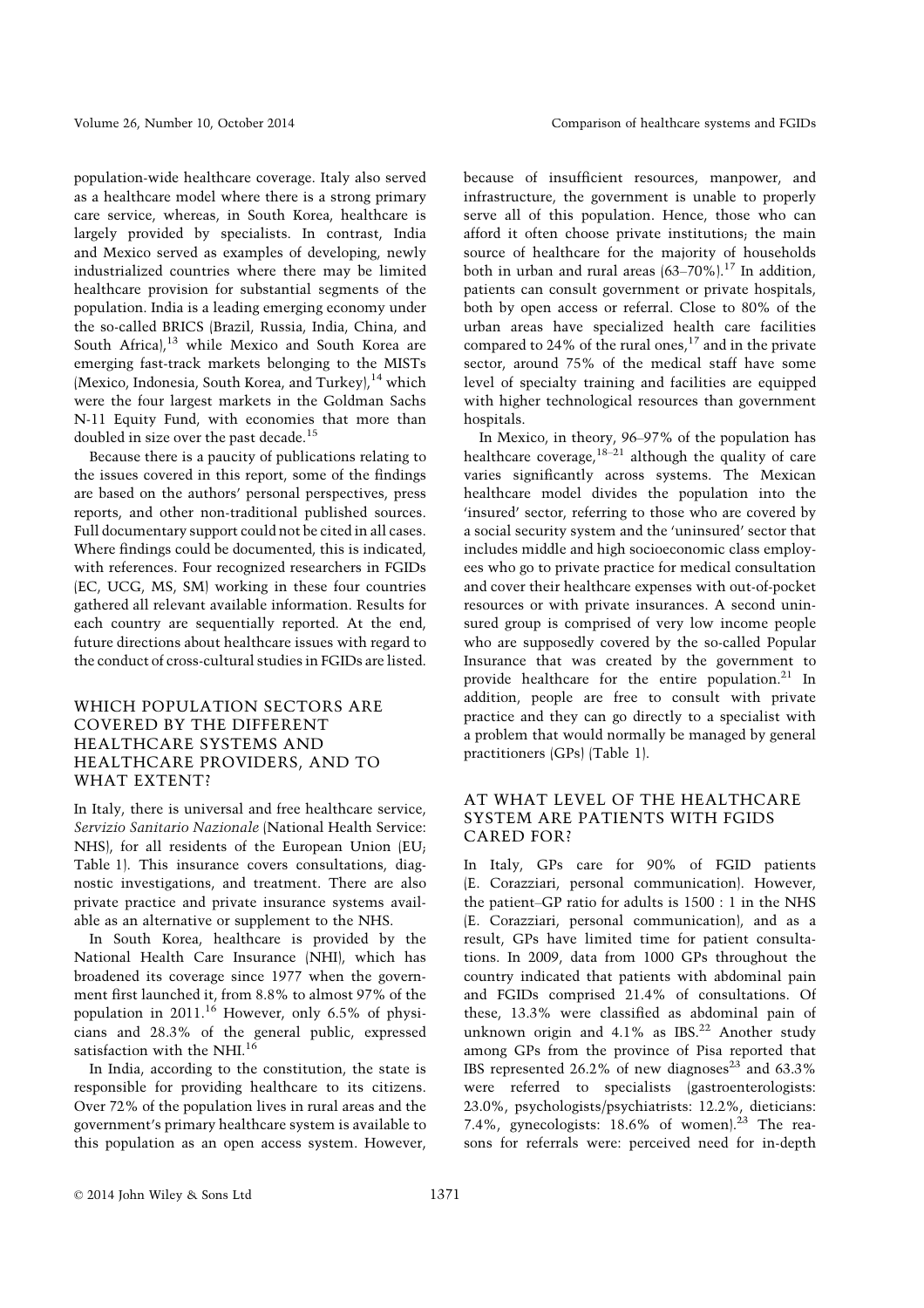| Italy (population<br>covered: %)                                                                                                                                                                       | South Korea<br>(population covered: %)                                                                                                                                                                                                                                                                                     | India (population covered: %)                                                                                                                                                                                                                                                                                                                                                                                                                                                                                                                                                                                                                                                                                                                                                                                                                                                                                                                                                                                                                                                                                                                                                                                                                                                                                                                               | Mexico (population covered: %)                                                                                                                                                                                                                                                                                                                                                                                                                                                                                                                                                                                                                                                                                                                                                                                                                                                                                                                                                                                                                                                                                         |
|--------------------------------------------------------------------------------------------------------------------------------------------------------------------------------------------------------|----------------------------------------------------------------------------------------------------------------------------------------------------------------------------------------------------------------------------------------------------------------------------------------------------------------------------|-------------------------------------------------------------------------------------------------------------------------------------------------------------------------------------------------------------------------------------------------------------------------------------------------------------------------------------------------------------------------------------------------------------------------------------------------------------------------------------------------------------------------------------------------------------------------------------------------------------------------------------------------------------------------------------------------------------------------------------------------------------------------------------------------------------------------------------------------------------------------------------------------------------------------------------------------------------------------------------------------------------------------------------------------------------------------------------------------------------------------------------------------------------------------------------------------------------------------------------------------------------------------------------------------------------------------------------------------------------|------------------------------------------------------------------------------------------------------------------------------------------------------------------------------------------------------------------------------------------------------------------------------------------------------------------------------------------------------------------------------------------------------------------------------------------------------------------------------------------------------------------------------------------------------------------------------------------------------------------------------------------------------------------------------------------------------------------------------------------------------------------------------------------------------------------------------------------------------------------------------------------------------------------------------------------------------------------------------------------------------------------------------------------------------------------------------------------------------------------------|
| National Health<br>System (NHS)<br>$(100\%)$<br>Covers for all<br>residents of the<br>European Union<br>Private practice<br>(Alternative)<br>1. Out-of-pocket<br>2. Covered with<br>private insurances | National Health Care<br><b>Insurance System</b><br>(97%)<br>Government Coverage<br>$(3\%)$<br>Covers very low income/<br>uninsured population<br>Private practice<br>(None)<br>1. Private insurances that<br>take expenses not covered<br>by government systems<br>(i.e. Cancer insurance)<br>2. Oriental medicine clinics | Government or public health system<br>$(27 - 30\%)$<br>1. Primary health center (PHC)<br>2. Subsidiary health center (SHC)<br>3. Community health center<br>4. Others:<br>Sub-division hospital<br>District hospital<br>Specialist hospital*<br>Academic/University<br>Hospital*<br>Super specialty hospital or institution <sup>†</sup><br>Other Systems<br>1. Government Systems (Employees of<br>public institutions and their beneficiaries:<br>up to 18 years old. Husbands in case of no<br>other source of healthcare if the wife is the<br>employee)*<br>2. State Employees Insurance Scheme <sup>‡</sup><br>Railway hospitals<br>Ordnance factory hospitals<br>Central government health scheme<br>Army hospitals<br>Public sector: Oil and Natural Gas<br>Corporation [ONGC], Coal India, etc.<br>(Cover for their own employees and to<br>some extent provide service within the<br>working places)<br>3. Private-public partnership<br>organizations*<br>4. Private non-profit organizations*:<br>Christian Missionary Hospitals<br>Other Non-Government (NGO) Systems<br>Private practice (70% of urban, 63% rural<br>population)<br>1. Community practitioners<br>2. Private hospitals and nursing homes<br>3. Corporate hospitals and private<br>medical schools*<br>4. Alternative medicine systems:<br>Allopathy<br>Ayurveda<br>Homeopathy | Popular Insurance<br>(40%<br>Covers the 'uninsured' population (mainly<br>very low income population)<br>Hospitals of the Secretariat of Health<br>Social Security Systems<br>(53%)<br>1. Mexican Institute of Social Security<br>(IMSS: Instituto Mexicano del Seguro<br>Social)<br>a. Obligatory Regime (Beneficiaries:<br>Affiliated employees and their relatives)<br>First Level: Family Medicine Units<br>Second Level: Regional General Hospitals<br>Third Level: Specialty Hospitals<br>b. Opportunities Program (Native and<br>marginalized population)<br>2. Institute of Social Security of State<br>Workers (ISSSTE: Instituto de Seguridad y<br>Servicios Sociales de los Trabajadores del<br>Estado): Provider for the government<br>employees, those in the educational sector<br>and beaurocrats.<br>First Level<br>Second Level<br>Third Level<br>3. Others:<br>Mexican Petroleum Company (PEMEX:<br>Petroleos Mexicanos)<br>Army and marine Forces (SEDENA:<br>Secretaría de la Defensa Nacional)<br>Others<br>Private practice<br>(3%)<br>1. Out-of-pocket<br>2. Private<br>insurances<br>3. Others |

Table 1 Healthcare systems and population covered across Italy, South Korea, India, and Mexico

\*In India these are Multilevel Hospitals, meaning that they provide Primary, Secondary and Tertiary healthcare. † Tertiary Care Hospitals, mainly provide Tertiary care. ‡ May provide Tertiary care mainly depending upon the level of the hospital.

investigation, need for reassurance, patient request, and therapeutic failure.<sup>23</sup>

In South Korea, one study reported that 78.3% of IBS patients consulted at the primary care level, while 15.2% turned to referral centers. IBS represented  $4.2 \pm 10.4\%$  of all consultations in primary care,  $3.2 \pm 3.4\%$  in secondary, and  $3.3 \pm 3.4\%$  in tertiary care; only 1.9% were hospitalized.<sup>24,25</sup> However, the proportion of insurance claims related to IBS is similar in primary care and referral centers (0.87% vs 1.02%). Specialists rather than GPs provide primary care service which may have an impact on endoscopy and other specialist-based treatments, thus explaining the lack of differences in insurance claims according to level of care.

In India, there are data on the frequency of consultations for gastrointestinal (GI) symptoms, but none regarding the level within the healthcare system that patients with FGIDs are cared for. In one study among 2549 community adults, in Mumbai, recruited over a 1-year period, consultation rates were 24.1% for subjects diagnosed with dyspepsia, 40.9% for those with both dyspepsia and IBS, and 10% for those with IBS alone, compared to 0.1% for subjects without any FGID.<sup>26</sup> In a nationwide study, 70% of 2785 patients with chronic lower GI symptoms presumed to have IBS,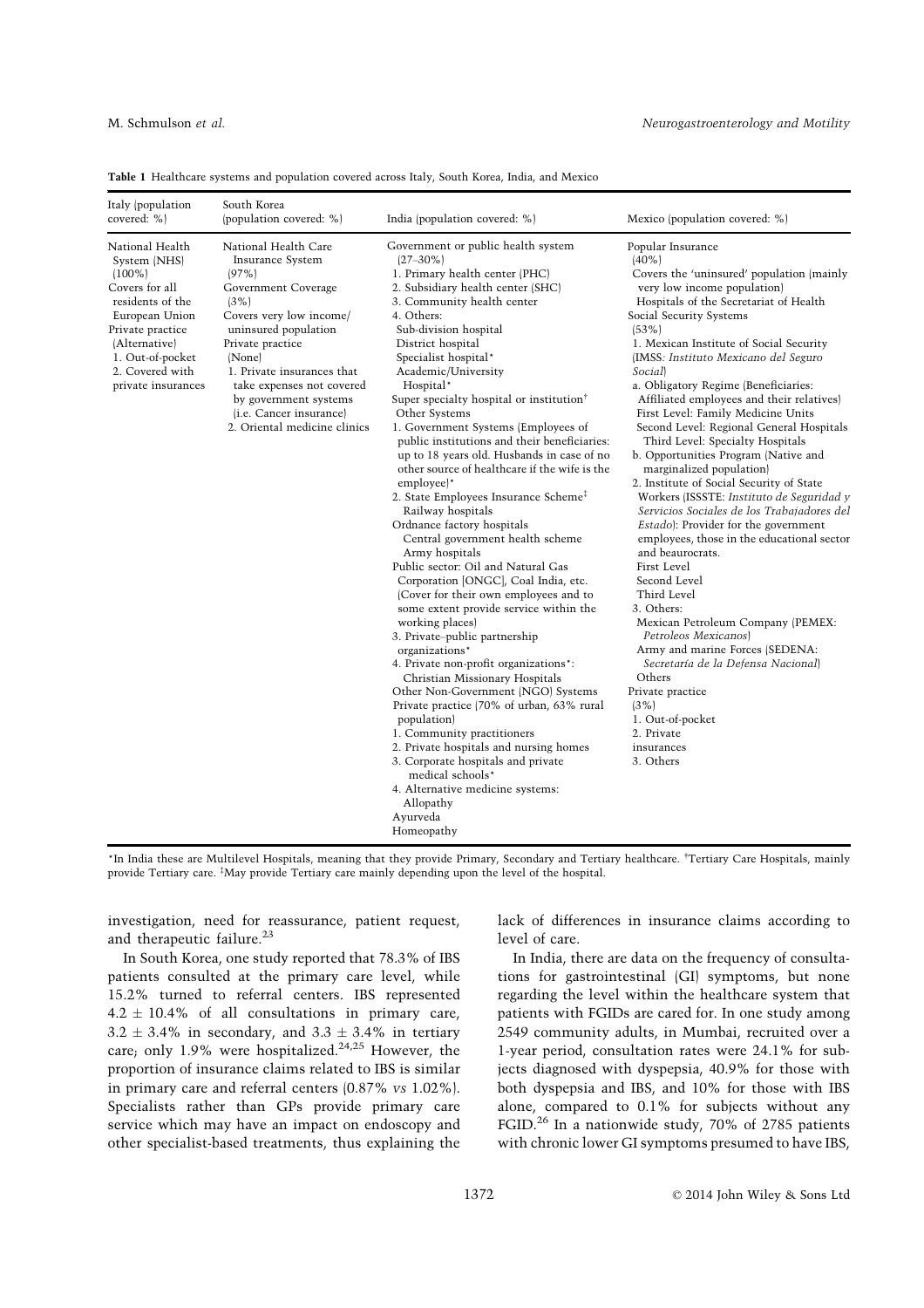had previously sought consultation for their symptoms compared to 12% of 4500 subjects from the community. Consultations for IBS were less frequent among individuals from rural than urban areas, and in low (18–22%) vs middle and high socioeconomic class (67–78%), suggesting that more affluent patients may have better access to healthcare.<sup>27</sup>

In Mexico, according to the Mexican Institute of Social Security (IMSS), the majority of patients with IBS consult at family medicine units. In fact, a study among patients consulting at one of these units in central Mexico reported that 35% of patients between 20 and 49 years of age who attended, were diagnosed as IBS.<sup>28</sup> Only 31% had previously sought medical care for this reason (92% women) and those who had done so were slightly, but significantly, older than those who did not.<sup>29</sup> The waiting list for patients referred to the second level of care (regional hospitals) is often very long and in some centers there are no attending gastroenterologists. In these cases, patients are referred to tertiary care centers where diagnostic procedures are performed. In addition, availability of pharmacological treatments for FGIDs may be limited in the public system; so many patients go to private practice for consultation and medicine. In the Institute of Security and Social Services for the State Workers (ISSSTE), also a social security system, 50% of consultations to gastroenterology clinics are because of IBS and 70% of the patients are women as well. $30$  In private practice, IBS is the main reason for consultation with gastroenterologists and among the 14 most common reasons for consultation in general.<sup>31</sup>

### KNOWLEDGE AND USE OF THE ROME DIAGNOSTIC CRITERIA

Italian GPs do not routinely use the Rome criteria, although many of them know of their existence

(Table 2). In the study from Pisa, only 35.7% of 28 physicians that were surveyed stated that they were familiar with the Rome II criteria and 21.4% used them in their practice. They correctly detected changes in bowel habit, followed by abdominal pain, discomfort, and bloating, as the most important symptoms required for a diagnosis of IBS. However, about 20% of patients were diagnosed as IBS even though they did not report abdominal pain or discomfort.<sup>23</sup> Although 60.7% judged their personal knowledge of IBS to be insufficient, only 10.7% considered that further educational measures could be useful.<sup>23</sup>

In South Korea, the Rome III adult questionnaire (RIIIAQ) has been translated based on the Rome Committee guidelines for this purpose. $24$  Using this instrument, an investigation conducted in primary and tertiary care centers, showed a low agreement (kappa 0.08) in IBS subtyping between the RIIIAQ and the Bristol Stool Scale (BSS). The RIIIAQ classified IBS as IBS with constipation (IBS-C) in 16.6%, IBS with diarrhea (IBS-D) in 29.3%, and Mixed IBS (IBS-M) in 49.0%. In contrast, with the BSS, 24.2% reported having stools Types 1-2, 27.4% Types 6-7, and 43.9% Types 3-5. The applicability of the BSS was questioned as some patients considered BSS-Type 3 as hard stools and Type 5 as loose stools.24

In India, GPs are not familiar with Rome criteria and many gastroenterologists believe that these criteria may not be applicable as pain and discomfort are absent in 30% of patients considered to have IBS. $^{27}$  In a multicenter study among 1618 patients who were diagnosed as IBS, based on the presence of chronic lower GI symptoms with no alarm features and negative investigations, 91.2%, 67.9%, 40.1%, and 52.5%, fulfilled three to four Manning criteria, Rome I, II, and III criteria, respectively, while 74.5% fulfilled the not yet validated Asian criteria for IBS.<sup>32</sup> The latter include recurrent abdominal pain, bloating, or any

|                                                                 | Italy                 | South Korea                                                                          | India                                                                                                                                                                                                                                                          | Mexico                 |
|-----------------------------------------------------------------|-----------------------|--------------------------------------------------------------------------------------|----------------------------------------------------------------------------------------------------------------------------------------------------------------------------------------------------------------------------------------------------------------|------------------------|
| Knowledge/Use by GPs<br>Knowledge/Use by<br>Gastroenterologists | Yes/No<br>Yes/Limited | Yes/Limited<br>Yes/Yes                                                               | No/No<br>Yes/No                                                                                                                                                                                                                                                | Yes/Limited<br>Yes/Yes |
| Limitations of Rome<br>criteria                                 | None                  | Some patients<br>consider Bristol<br>Type 3 as hard<br>and Type 5 as<br>loose stools | Absence of abdominal pain/<br>discomfort in 30%<br>Absence of Pain: Relief with<br>stools/With more frequent/<br>Loose stools<br>No differences in stool<br>frequency between IBS-C and<br>IBS-D, thus stool frequency<br>criteria cannot be use for subtyping | None                   |
| Criteria best suited                                            | Rome III              | Rome III                                                                             | Manning<br>Asian Criteria                                                                                                                                                                                                                                      | Rome II                |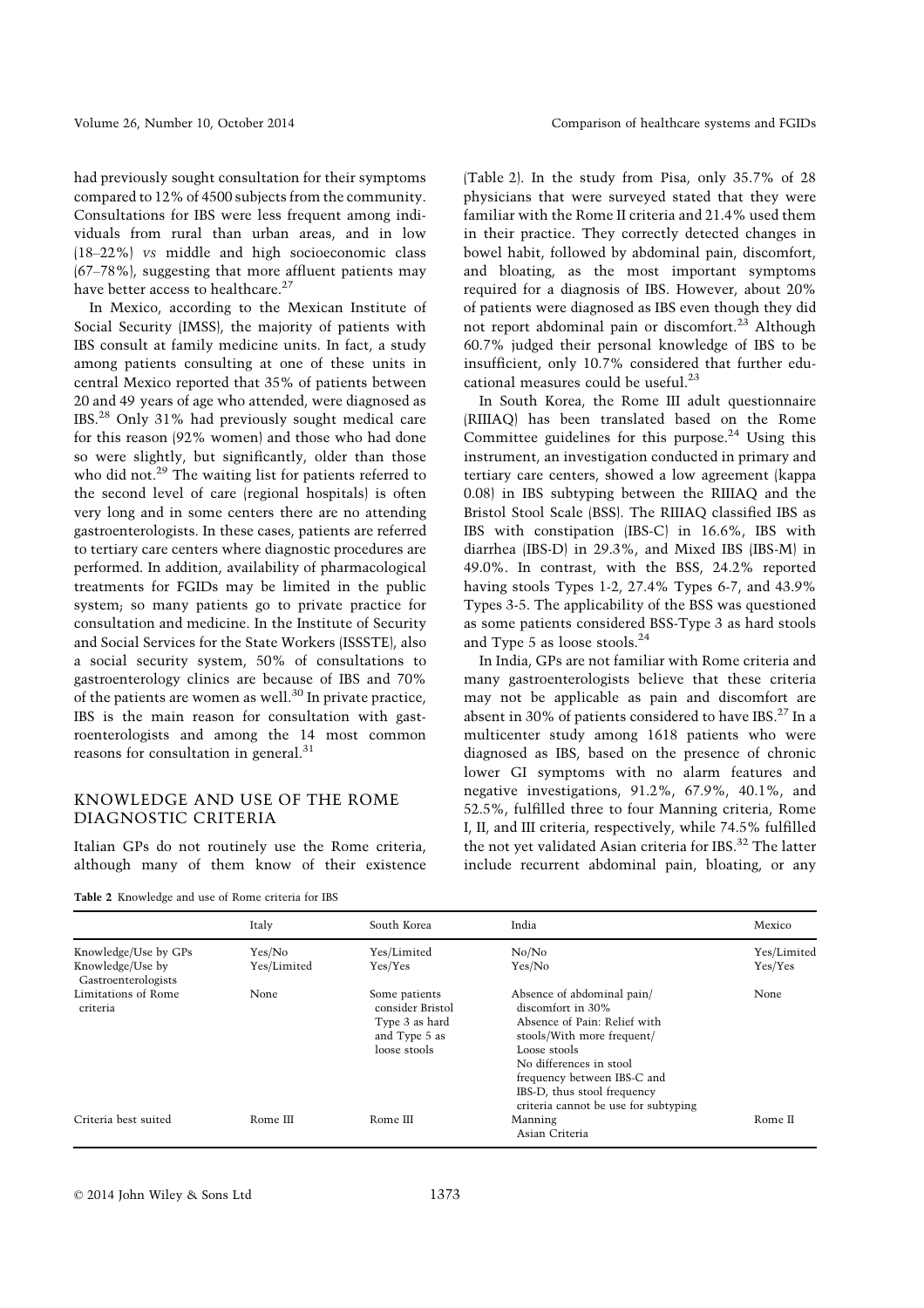other discomfort for ≥3 months, associated with one or more of the following: relief with defecation, change in stool form (identified by the BSS), and a change in stool frequency.<sup>33</sup> The most common Rome criteria not fulfilled by patients meeting the Asian criteria for IBS were: 'more frequent stools with onset of pain,' 'loose stools with onset of pain,' 'relief of pain with passage of stool,' 'bloating' and in a minority, a duration of greater than 12 weeks. These findings are in agreement with data from a previous multicenter study among 2785 patients considered to have IBS based on the presence of chronic lower GI symptoms, no alarm features and negative investigations for organic causes, and 4500 asymptomatic community subjects. Abdominal pain or discomfort were frequent but not universal and, most importantly, weekly stool frequency was similar irrespective of whether the patients felt that they had constipation (median: 14, range: 0–21), or diarrhea (14,  $7-35$ ).<sup>27</sup> Only 39% of those with constipation could be so classified based on the Rome criterion of <3 bowel movements (BM) a week, and 4.0% as diarrhea based on the presence of >3 BM a day. Patients with selfperception of diarrhea predominance were more likely to report a sense of incomplete evacuation, while those with constipation reported using enemas more frequently.<sup>27</sup> Therefore stool consistency may be the best parameter for classifying the bowel habit subtype.<sup>32</sup>

In Mexico, the Rome criteria are very well accepted and are considered the gold standard for diagnosing  $IBS<sub>1</sub><sup>34</sup>$  but physicians are not familiar with the different versions. In a recent survey, 64.6% reported using the Rome III criteria to diagnose IBS, 11% Rome II, 0.8% Rome I, 23.6% their clinical experience, while no one reported using Manning criteria. However, the correct identification of Rome III criteria by those who reported using them compared to those who did not, was 72% vs 33.3% ( $p < 0.05$ ).<sup>35</sup> Physicians in private practice were the least likely to correctly identify the different criteria followed by those working in public hospitals/social security and academics.<sup>35</sup> Both Rome II and III questionnaires have been translated and validated in Spanish-Mexico, however, the RIIIAQ seems to yield a much lower prevalence of IBS (16 vs 4.4%) with a very low agreement  $(38.5\%)$  between the two instruments.<sup>36</sup> According to researchers' experience, the prevalence defined by Rome II appears to bemore accurate (Table 2).

### WHICH DIAGNOSTIC PROCEDURES ARE USED FOR FGIDS, AND TO WHAT EXTENT?

In Italy, 61.6% of dyspeptic patients with predominant epigastric pain and 35.0% of those with other non-pain

symptoms, who see GPs, are referred for upper GI endoscopy regardless of their age, probably related to the low cost of endoscopy.<sup>37</sup> In 1990, a study identified risk factors for organic disease in patients with colonic symptoms that would suggest the need for a diagnostic colonoscopy. These included elevated erythrocyte sedimentation rate, blood in the stools, leukocytosis, age >45 years, slight fever, and the presence of colonic neoplasms in first-degree relatives. In contrast, visible abdominal distension, bloating, presence of IBS in firstdegree relatives, flatulence, and irregularities in BM were suggestive of IBS.<sup>38</sup> In the study from Pisa, after clinical evaluation, additional tests were ordered in more than 74% of the patients, including full blood counts, fecal occult blood tests, thyroid function tests, lower GI endoscopy, barium enema, upper endoscopy, and abdominal ultrasound; independently of bowel habit predominance. $^{23}$  It is also considered important to rule out celiac disease and lactose intolerance in patients with IBS (E. Corazziari, personal communication). Manometry/pH monitoring studies are needed to rule out motility disorders and gastro-esophageal reflux disease (GERD) as well as for diagnosing functional anorectal disorders. In Italy, they are available in GI units in tertiary care centers (Table 3). The NHS provides laboratory, imaging and endoscopic procedures, motility, and pH studies. However, waiting lists for endoscopy and ultrasound can be very long, so patients who can afford it often turn to private practice or move to areas with shorter waiting periods and perceived higher standards of medical practice.39

In South Korea, 55.7% of IBS patients undergo colonoscopy, 27.5% abdominal ultrasound, and 14.3% abdominal CT scan. Other investigations include upper endoscopy (53.8%), urine analysis (36.3%), sigmoidoscopy (7.3%), barium enema (7.3%), abdominal magnetic resonance imaging (1.5%), positron emission tomography–computed tomography (0.7%), and 'routine' screening tests (5.5%). The components of the latter vary between hospitals, but usually include a full blood count, blood chemistry, thyroid function tests, serum level of carcinoembryonic antigen, urine analysis, abdominal ultrasound, chest X-ray, EKG, and upper endoscopy. $40$  Motility studies are available in tertiary care by referral; however, in primary and secondary care, colorectal clinics perform water perfused anorectal manometry (Table 3).

In India, the treating physician decides which diagnostic procedures are indicated and many diagnostic procedures including upper endoscopy/colonoscopy, manometry, and ultrasound are available through open access (Table 3). Waiting lists are quite short and many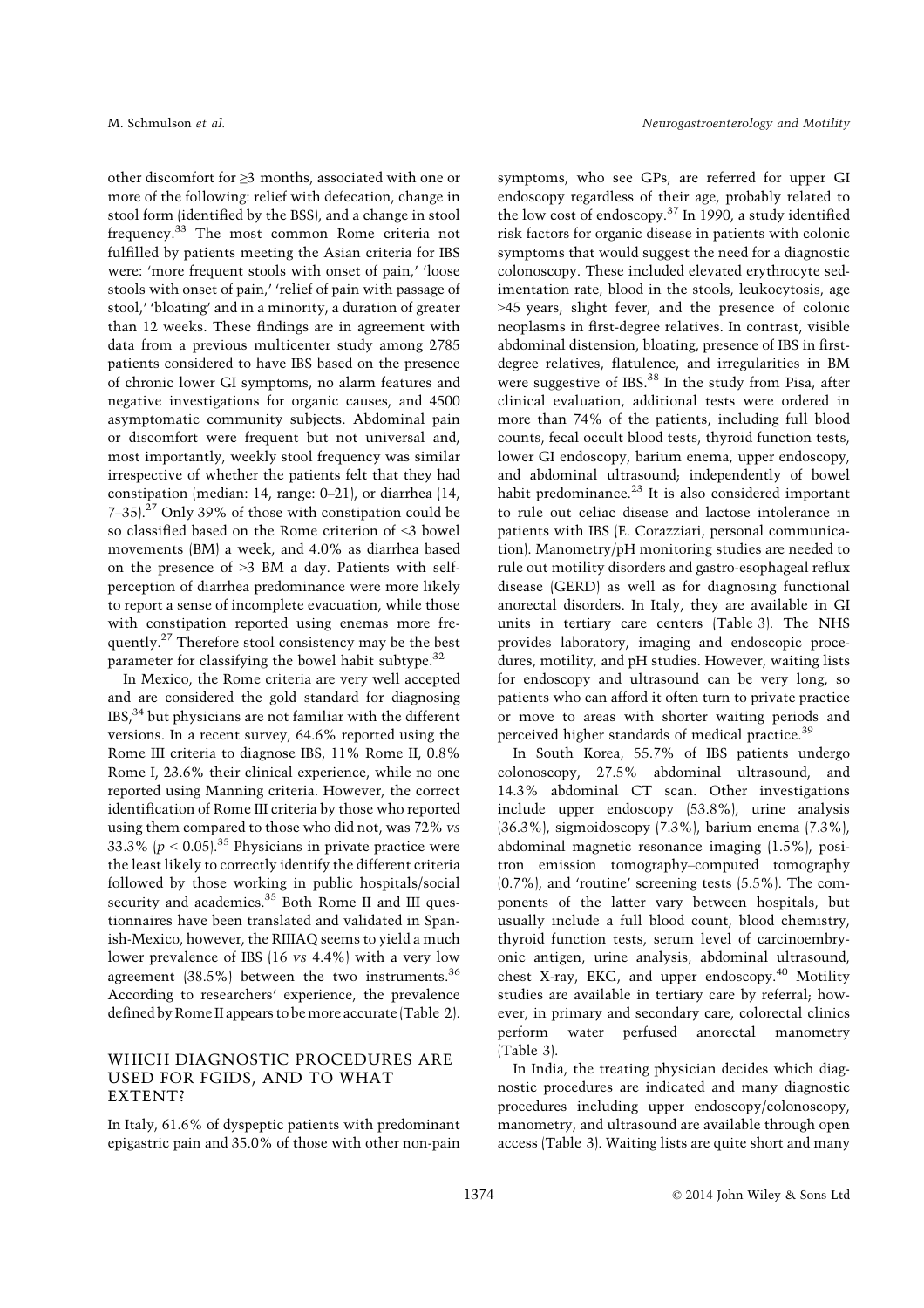|                                           | Italy        |                                    | South Korea                    | Table 3 Availability and accessibility of investigations necessary to rule out gastroesophageal reflux disease and motility disorders as per Rome III criteria | India                          |                                                                    | Mexico                         |                                              |
|-------------------------------------------|--------------|------------------------------------|--------------------------------|----------------------------------------------------------------------------------------------------------------------------------------------------------------|--------------------------------|--------------------------------------------------------------------|--------------------------------|----------------------------------------------|
|                                           | Availability | Accessibility                      | Availability                   | Accessibility                                                                                                                                                  | Availability                   | Accessibility                                                      | Availability                   | Accessibility                                |
| Catheter/Bravo<br>pH monitoring:          | Yes          | (by referral)-NHS<br>Tertiary care | ${\bf Yes}$                    | (by referral)-NHI<br>Tertiary care                                                                                                                             | Yes                            | referral/open access),<br>tertiary care (by<br>Multilevel and<br>È | Yes                            | (by referral),<br>Tertiary care<br>$\rm{P}P$ |
| Impedance-pH                              | Yes          | (by referral)-NHS<br>Tertiary care | Yes                            | (by referral)-NHI<br>Tertiary care                                                                                                                             | Very limited                   | referral/ open access)<br>care-Academic (by<br>Multilevel          | Yes                            | Tertiary care<br>(by referral),<br>$\rm PP$  |
| Esophageal manometry:<br>Water perfused   | Yes          | (by referral)-NHS<br>Tertiary care | Yes                            | (by referral)-NHS<br>Tertiary care                                                                                                                             | Yes                            | tertiary care (by<br>Multilevel and                                | Yes                            | Tertiary care<br>(by referral),              |
| Solid state                               | Very limited | (by referral)-NHS<br>Tertiary care | ${\it Yes}$                    | (by referral)-NHI<br>Tertiary care                                                                                                                             | Very limited                   | referral/ open access)<br>care-Academic (by<br>Multilevel          | ${\it Yes}$                    | (by referral), PP<br>Tertiary care<br>PP     |
| High resolution                           | Very limited | (by referral)-NHS<br>Tertiary care | ${\bf Yes}$                    | (by referral)-NHI<br>Tertiary care                                                                                                                             | Yes                            | referral/ open access)<br>(by referral/open<br>Multilevel care     | Yes                            | (by referral), PP<br>Tertiary care           |
| 3D High resolution                        | Very Limited | (by referral)-NHS<br>Tertiary care | $\stackrel{\circ}{\mathbf{Z}}$ |                                                                                                                                                                | Very limited                   | (by referral/open<br>Multilevel care<br>Tertiary and<br>access     | Very Limited                   | PP                                           |
| Gastric emptying studies:<br>Scintigraphy | ${\bf Yes}$  | (by referral)-NHS<br>Tertiary care | ${\it Yes}$                    | (by referral)-NHI<br>Tertiary care                                                                                                                             | Yes                            | (by referral/open<br>Multilevel care                               | ${\it Yes}$                    | Tertiary care<br>(by referral),<br>$\rm PP$  |
| $^{13}$ C octanoic acid                   | Yes          | (by referral)-NHS<br>Tertiary care | $\stackrel{\circ}{\mathbf{Z}}$ |                                                                                                                                                                | $\mathop{\mathsf{S}}\nolimits$ | access)                                                            | $\stackrel{\circ}{\mathsf{Z}}$ |                                              |
| Ultrasonography                           | ${\bf Yes}$  | (by referral)-NHS<br>Tertiary care | Very limited                   | (by referral)-NHI<br>Tertiary care                                                                                                                             | Very limited                   | (by referral/open<br>Multilevel care                               | Very limited                   | PP                                           |
| <b>MRI</b>                                | Yes          | (by referral)-NHS<br>Tertiary care | Research                       | Academic                                                                                                                                                       | Very limited                   | (by referral/open<br>Multilevel care<br>access)<br>access)         | Very limited                   | $\rm{P}P$                                    |
| Radio-opaque markers<br>Colon transit:    | Yes          | (by referral)-NHS<br>Tertiary care | Yes                            | (by referral)- NHI<br>Tertiary care                                                                                                                            | $_{\rm Yes}$                   | (by referral/open<br>Multilevel care<br>access)                    | Yes                            | Tertiary care<br>(by referral), ${\rm PP}$   |
| Scintigraphy                              | Research     | Academic                           | $\mathsf{S}^{\mathsf{O}}$      |                                                                                                                                                                | Very limited                   | (by referral/open<br>Multilevel care<br>access)<br>$\rm{P}$        | $\frac{1}{2}$                  |                                              |
| Anorectal manometry:<br>Water perfused    | Yes          | (by referral)-NHS<br>Tertiary care | Yes                            | Primary, secondary, tertiary<br>care (by referral)-NHI                                                                                                         | Yes                            | referral/ open access)<br>tertiary care (by<br>Multilevel and      | ${\it Yes}$                    | (by referral), PP<br>Tertiary care           |

© 2014 John Wiley & Sons Ltd 1375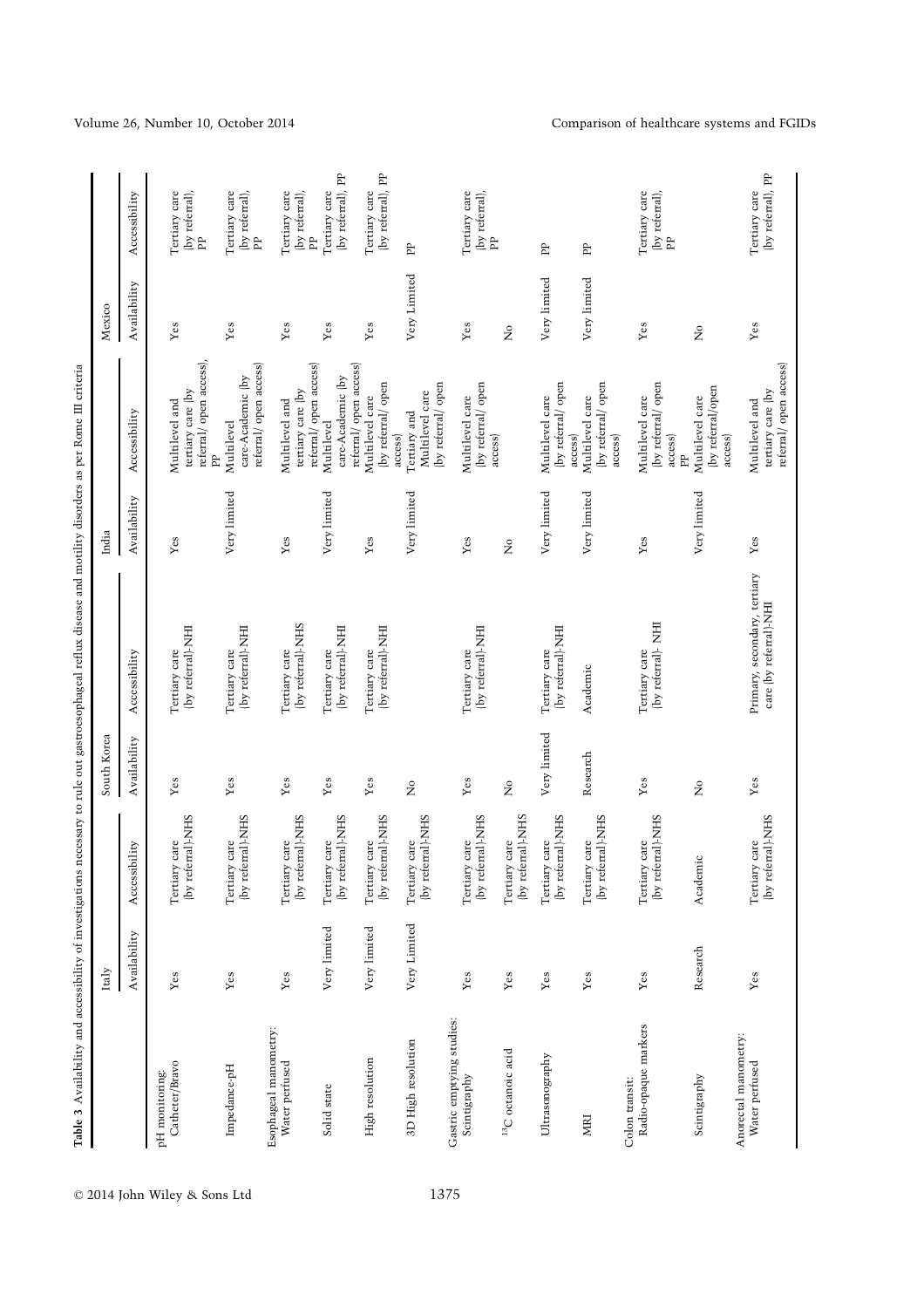|                                                                                                                                                                                                                              | Italy        |                                    | South Korea  |                                                                                                                                                                                                                                                                                                                                                                                                                                                                                                                                                                                                                                                                                                                                                                                                   | India        |                                                       | Mexico       |                                            |
|------------------------------------------------------------------------------------------------------------------------------------------------------------------------------------------------------------------------------|--------------|------------------------------------|--------------|---------------------------------------------------------------------------------------------------------------------------------------------------------------------------------------------------------------------------------------------------------------------------------------------------------------------------------------------------------------------------------------------------------------------------------------------------------------------------------------------------------------------------------------------------------------------------------------------------------------------------------------------------------------------------------------------------------------------------------------------------------------------------------------------------|--------------|-------------------------------------------------------|--------------|--------------------------------------------|
|                                                                                                                                                                                                                              | Availability | Accessibility                      | Availability | Accessibility                                                                                                                                                                                                                                                                                                                                                                                                                                                                                                                                                                                                                                                                                                                                                                                     | Availability | Accessibility                                         | Availability | Accessibility                              |
| Solid state                                                                                                                                                                                                                  | Yes          | (by referral)-NHS<br>Tertiary care | Yes          | Primary, secondary, tertiary<br>care (by referral)-NHI                                                                                                                                                                                                                                                                                                                                                                                                                                                                                                                                                                                                                                                                                                                                            | Very limited | (by referral/open<br>Multilevel care<br>access)       | Yes          | (by referral), PP<br>Tertiary care         |
| High resolution                                                                                                                                                                                                              | Very limited | (by referral)-NHS<br>Tertiary care | Yes          | (by referral)-NHI<br>Tertiary care                                                                                                                                                                                                                                                                                                                                                                                                                                                                                                                                                                                                                                                                                                                                                                | Yes          | (by referral/open<br>Multilevel care<br>access)       | Yes          | (by referral), PP<br>Tertiary care         |
| 3D High definition                                                                                                                                                                                                           | Very limited | (by referral)-NHS<br>Tertiary care | $\tilde{z}$  |                                                                                                                                                                                                                                                                                                                                                                                                                                                                                                                                                                                                                                                                                                                                                                                                   | Very limited | (by referral/open)<br>Multilevel and<br>tertiary care | Research     | Academic                                   |
| Conventional (contrast)<br>Defecography:                                                                                                                                                                                     | Yes          | (by referral)-NHS<br>Tertiary care | Yes          | (by referral)- NHI<br>Tertiary care                                                                                                                                                                                                                                                                                                                                                                                                                                                                                                                                                                                                                                                                                                                                                               | Yes          | (by referral/open<br>Multilevel care<br>access)<br>PP | Yes          | Tertiary care<br>(by referral), ${\rm PP}$ |
| MRI                                                                                                                                                                                                                          | Yes          | (by referral)-NHS<br>Tertiary care | Very limited | (by referral)-NHI<br>Tertiary care                                                                                                                                                                                                                                                                                                                                                                                                                                                                                                                                                                                                                                                                                                                                                                | Very limited | (by referral/open<br>Multilevel care<br>access)       | Very limited | PP                                         |
| Carbohydrate intolerance<br>Breath tests:                                                                                                                                                                                    | Yes          | (by referral)-NHS<br>Tertiary care | Research     | Academic                                                                                                                                                                                                                                                                                                                                                                                                                                                                                                                                                                                                                                                                                                                                                                                          | Yes          | (by referral/open<br>Multilevel care<br>access)<br>PP | Very limited | Tertiary care<br>(by referral),<br>PP      |
| <b>SBO</b>                                                                                                                                                                                                                   | Yes          | (by referral)-NHS<br>Tertiary care | Research     | Academic                                                                                                                                                                                                                                                                                                                                                                                                                                                                                                                                                                                                                                                                                                                                                                                          | Yes          | (by referral/open<br>Multilevel care<br>access)<br>È  | Very limited | Tertiary care<br>(by referral), ${\rm PP}$ |
| Se <sup>75</sup> HCAT                                                                                                                                                                                                        | $\tilde{z}$  |                                    | ž            |                                                                                                                                                                                                                                                                                                                                                                                                                                                                                                                                                                                                                                                                                                                                                                                                   | ž            |                                                       | $\tilde{z}$  |                                            |
| MRI: Magnetic Resonance Imaging, Se <sup>75</sup> HCAT: Selenium Homocholic Acid Taurine or Tauroselcholic acid.<br>studies without a prior physicians order (However they are usually recommended by a referring physician. |              |                                    |              | Hospitals from the Secretariat of Health and Social Security Systems. Academic: Centers where the studies are conducted only for research purposes. PP: Pirvate Practice. Patients may request the<br>Tertiary care (by referral): In Italy they are Gastroenterology Units within University/Academic and General Hospitals and they are covered by the NHS (National Health System); in South Korea<br>they include University/Academic and General Hospitals, in India they include Academic/University Hospitals, Specialty and Multispecialty Hospitals and may be covered by the NHI (National<br>Health Insurance), or Corporate Hospitals which are usually Multilevel Care Hospitals (include Primary, Secondary and Tertiary care); Mexico they include University/Academic and General |              |                                                       |              |                                            |

Table 3 Continued

Table 3 Continued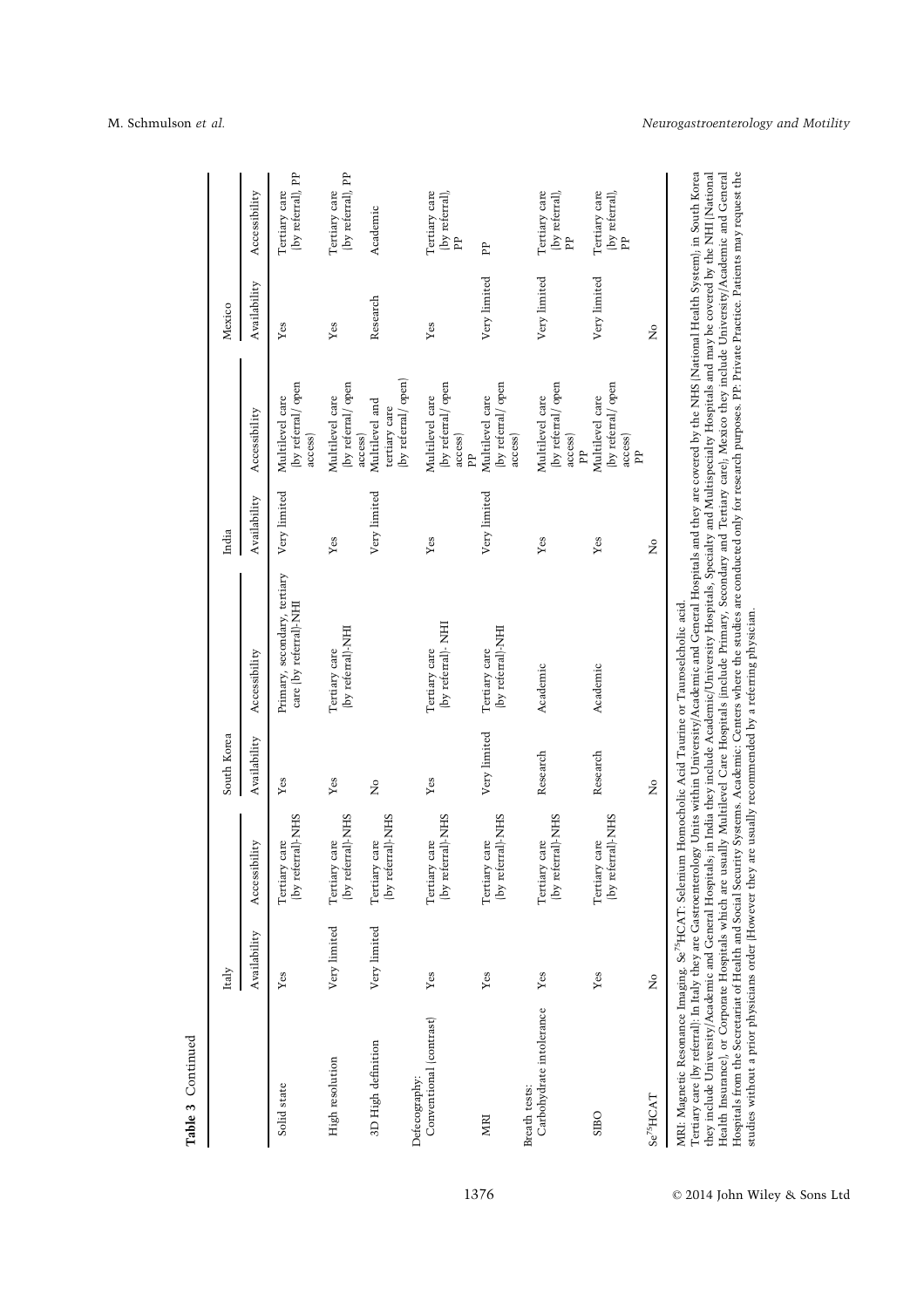| Medication                                      | Italy                                                                                                                                                                                                                                                    | South Korea                                                                                                                                                                                                       | India                                                                                                   | Mexico                                                                                                                                                                                                                                              |
|-------------------------------------------------|----------------------------------------------------------------------------------------------------------------------------------------------------------------------------------------------------------------------------------------------------------|-------------------------------------------------------------------------------------------------------------------------------------------------------------------------------------------------------------------|---------------------------------------------------------------------------------------------------------|-----------------------------------------------------------------------------------------------------------------------------------------------------------------------------------------------------------------------------------------------------|
| Fiber supplements                               | Psyllium (Isphagula, Plantago<br>ovata)<br>Glucomannan, Guar Gum<br>(Galactomannan)<br>Polycarbophyle calcium<br>PHGG (Partially Hydrolized<br>Guar Gum)<br>Inulin<br>Oligofructose<br>Insoluble fibers:<br>Wheat bran Lignin Cellulose<br>Hemicellulose | Psyllium husk, Psyllium<br>granules (Agiocur<br>pregranules)<br>Polycarbophyle calcium                                                                                                                            | Psyllium (Ispaghula husk)<br>Polycarbophyle calcium                                                     | Psyllium (Isphagula,<br>Plantago ovata)<br>Polycarbophyle calcium                                                                                                                                                                                   |
| Osmotic Laxatives                               | Lactulose<br>Lactitol<br>Sorbitol<br>Mannitol<br>Macrogol, Polyethylenglycol                                                                                                                                                                             | Magnesium hydroxide<br>Lactulose<br>Lactitol<br>Macrogol, Polyethylenglycol                                                                                                                                       | Magnesium hydroxide<br>Lactulose<br>Lactitol<br>Sorbitol<br>Macrogol, Polyethilenglycol                 | Magnesium hydroxide<br>Magnesium chloride<br>Lactulose<br>Lactose Lactulose (with<br>Paraffin)<br>Macrogol, Polyethilenglycol                                                                                                                       |
| Emollients<br>Stimulant/Irritative<br>Laxatives | Bysacodyl<br>Cascara<br>Dantron<br>Senna<br>Sodium picosulphate                                                                                                                                                                                          | Bysacodyl                                                                                                                                                                                                         | Bysacodyl<br>Sodium picosulphate                                                                        | Docusate sodium<br>Bysacodyl<br>Cassia acutifolia<br>Fenolftalein<br>Sennosides A-B                                                                                                                                                                 |
| Secretory agents<br>Prokinetics                 | Linaclotide<br>Clebopride<br>Domperidone<br>Levolsulpiride<br>Metoclopramide<br>Prucalopride                                                                                                                                                             | Clebopride<br>Domperidone<br>Misoprostol<br>Mosapride                                                                                                                                                             | Lubiprostone<br>Cinitapride<br>Domperidone<br>Itopride<br>Levolsulpiride<br>Metoclopramide<br>Mosapride | Linaclotide<br>Cinitapride<br>Domperidone<br>Itopride<br>Levosulpiride<br>Metoclopramide<br>Misoprostol<br>Mosapride<br>Prucalopride                                                                                                                |
| Antispasmodics <sup>21</sup>                    | Mebeverine<br>Otilonium bromide<br>Pinaverium bromide<br>Tiropramide chloridrate<br>Trimebutine                                                                                                                                                          | Mebeverine<br>Otilonium bromide<br>Pinaverium bromide<br>Phloroglucinol<br>Tiropamide hydrochloride<br>Trimebutine<br>Tiquizium bromide<br>Combinations:<br>Mebeverine + Simethicone<br>Trimebutine + Simethicone | Hyoscine Dyciclomine<br>Mebeverine<br>Otilonium bromide<br>Pinaverium bromide<br>Propantheline          | Tegaserod<br>Butilhyoscine<br>Dyciclomine<br>Fenoverine<br>Mebeverine<br>Otilonium bromide<br>Pinaverium bromide<br>Peppermint Oil<br>Trimebutine<br>Combinations:<br>Alverine + Simethicone<br>Clebopride +<br>Simethicone<br>Pinaverium bromide + |
| Tricyclics                                      | Amitriptyline<br>Imipramine<br>Desipramine                                                                                                                                                                                                               | $\star$                                                                                                                                                                                                           | Amitriptyline<br>Imipramine                                                                             | Simethicone<br>Amitriptyline<br>Imipramine                                                                                                                                                                                                          |
| SSRI's                                          | Nortryptilyne<br>Citalopram<br>Fluoxetine<br>Paroxetine                                                                                                                                                                                                  |                                                                                                                                                                                                                   | Desipramine<br>Nortryptilyne<br>Citalopram<br>Fluoxetine<br>Paroxetine                                  | Desipramine<br>Nortryptilyne<br>Citalopram<br>Fluoxetine<br>Paroxetine                                                                                                                                                                              |
| Antidiarrheals                                  | Sertraline<br>Cholestiramine<br>Dyphenoxylate<br>Loperamide                                                                                                                                                                                              | Glycopyrrolate<br>Loperamide hydrochloride<br>Ramosetron                                                                                                                                                          | Sertraline<br>Cholestiramine<br>Dyphenoxylate<br>Loperamide                                             | Sertraline<br>Cholestiramine<br>Loperamide<br>Lidamidine                                                                                                                                                                                            |
| Antibiotics                                     | Rifaximine<br>Neomycin<br>Paramomycin                                                                                                                                                                                                                    | Rifaximin                                                                                                                                                                                                         | Ramosetron<br>Rifaximin                                                                                 | Rifaximin                                                                                                                                                                                                                                           |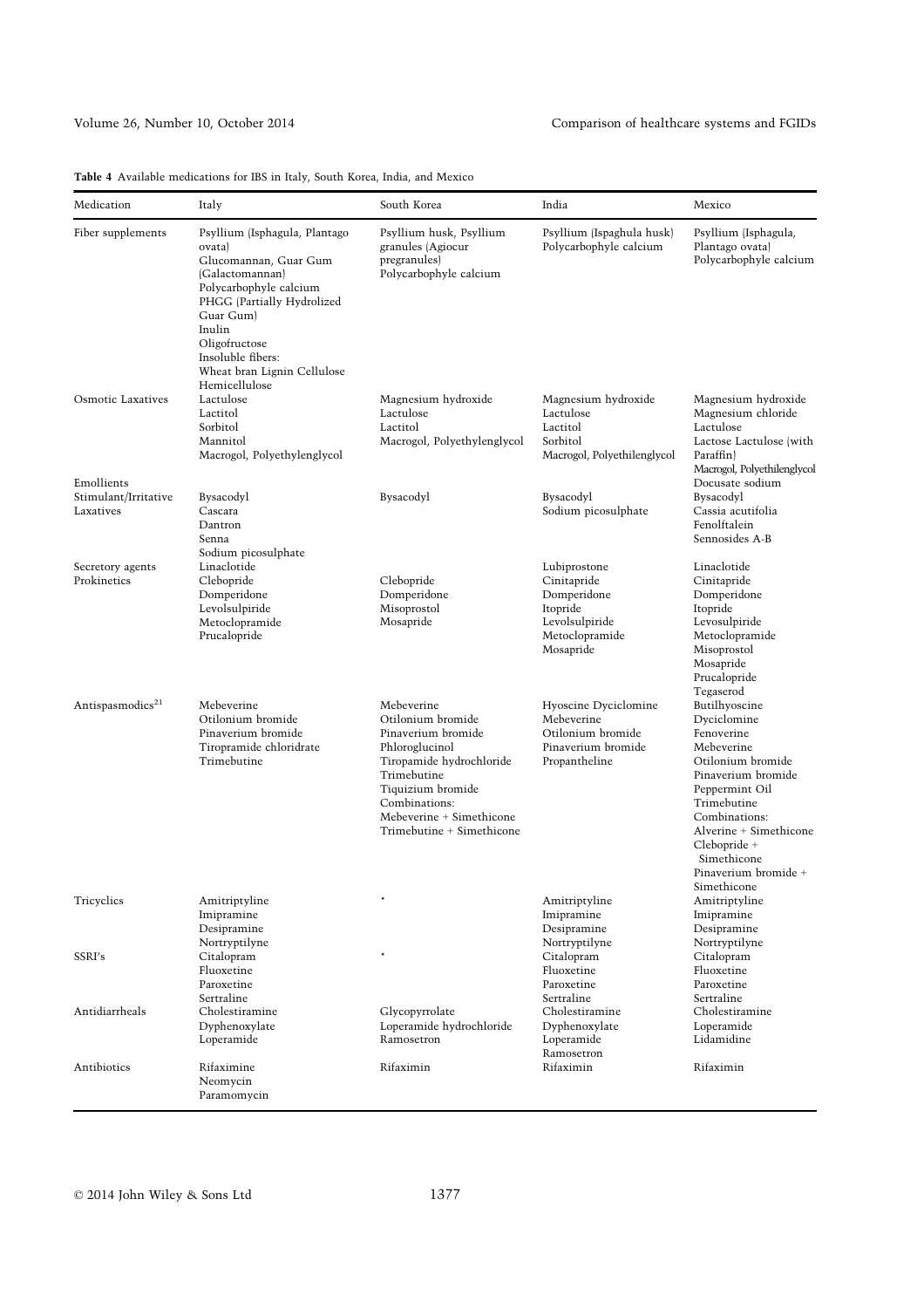| Medication | Italy                                                                                                                                                                                                                                                                                                                  | South Korea                                                                               | India                                             | Mexico                                                                                                            |
|------------|------------------------------------------------------------------------------------------------------------------------------------------------------------------------------------------------------------------------------------------------------------------------------------------------------------------------|-------------------------------------------------------------------------------------------|---------------------------------------------------|-------------------------------------------------------------------------------------------------------------------|
| Probiotics | Bacillus coagulans<br>Bifidobacterium BB-12<br>Bifidobacterium infantis<br>Bifidobacterium longum E. Coli<br><b>Nissle</b><br>Genefilus F-19<br>Lactobacillus acidophilus<br>Lactobacillus casei DG<br>Lactobacillus paracasei<br>Lactobacillus reuteri<br>Lactobacillus rhamnosus<br>Saccharomyces boulardii<br>VSL#3 | Lactobacillus acidophilus<br>Saccharomyces boulardii<br>Saccharomyces cerevisiae<br>VSL#3 | Lactobacillus<br>Saccharomyces boulardii<br>VSL#3 | Bifidobacterium longum<br>W11<br>Lactobacillus acidophilus<br>Lactobacillus reuteri<br>Saccharomyces<br>boulardii |
| Others     |                                                                                                                                                                                                                                                                                                                        |                                                                                           | Simethicone                                       | Simethicone                                                                                                       |

Although countries like Mexico (49, 50) and South Korea (53) have specific guidelines on approved medications for IBS, the current table includes medications not listed in these guidelines. \*Not approved for IBS.

of these tests are relatively inexpensive (i.e., upper endoscopy: \$10–25 USD), another factor that facilitates their implementation. The study in Mumbai showed that patients with both dyspepsia and IBS underwent upper endoscopy (10%) more commonly than those with dyspepsia (3.6%) or IBS (1.3%) alone. The same was the case for abdominal ultrasound (15.5% vs 5.9%  $vs$  1.3%).<sup>26</sup>

The 2008 guidelines for IBS issued by the Mexican Gastroenterological Association recommended colonoscopy or barium enema together with flexible sigmoidoscopy, depending on availability, in patients older than 50 years of age or patients with alarm features regardless of age, to rule out colon cancer.<sup>34</sup> There is some evidence in favor of testing for parasite carriage in patients with IBS-D and further investigations are recommended in all patients whose symptoms persist after an initial treatment trial.<sup>34</sup> While testing for celiac disease is not recommended because of the prevalence of this condition in Mexico, $41$  0.98% (CI 95%:  $0.68-1.66$ ),<sup>42</sup> a more recent study in the state of Veracruz reported that 6.9% of IBS-Rome III patients (primarily IBS-D) vs 2.9% of controls, had either IgA anti-transglutaminase antibodies or IgA/IgG deamidated gliadin peptide antibodies.<sup>43</sup> Thus, further investigations are needed (Table 3).

### WHICH MEDICATIONS ARE APPROVED AND AVAILABLE FOR FGIDS AND WHAT IS THE PROCESS OF REGISTRATION AND APPROVAL FOR NEW FGID DRUGS?

In Italy, among patients with uninvestigated dyspepsia, the most frequently prescribed medications were prokinetic drugs (50% of patients), antacids (40.4%),

proton pump inhibitors (PPIs; 15.6%), anxiolytics (8.7%), antispasmodics (8.4%), and histamine 2 receptors  $(H<sub>2</sub>)$  blockers (4.4%; Table 4).<sup>37</sup> The high frequency of prokinetic drugs is related to the fact that they are licensed for the entire spectrum of dyspepsia. The study from Pisa showed that antispasmodics (40.4%) are the most commonly prescribed medications for IBS followed by probiotics (29.8%) and anxiolytics (20.4%). Patients with IBS-D received more prescriptions than those with IBS-C (91.4 vs 55.7%,  $p = 0.001$ .<sup>23</sup> In a more recent study among gastroenterologists, PPIs (42.2%) followed by antispasmodics (34.2%) were the most common treatments used by patients with FGIDs.<sup>44</sup> Approval of all medical treatments in the EU is regulated by the European Medicines Agency (EMEA). Once approved, the product can be marketed in all EU countries.<sup>45</sup> In Italy, the Italian Agency for Drugs then decides whether the NHS should cover the product.<sup>46</sup> However, the NHS does not cover agents for the treatment of FGIDs, although PPIs, antidepressants, and cholestyramine, which are not licensed for FGIDs, are fully covered, so physicians prescribe them off-label for these conditions.

In South Korea, antidepressants are not approved for IBS (Table 4). Thus, to be able to prescribe these agents, physicians have to document a psychiatric diagnosis in their patients. The Korean Food & Drug Administration (KFDA) conducts the registration and approval of new medications for FGIDs. The KFDA has a Pharmaceutical and a Biopharmaceuticals and Herbal Safety Bureau. The former evaluates pharmaceutical products under the Gastroenterology and Metabolism Products Division, and is responsible for marketing authorization, clinical trials review, advertisement regulation, postmarketing surveillance, and quality control. In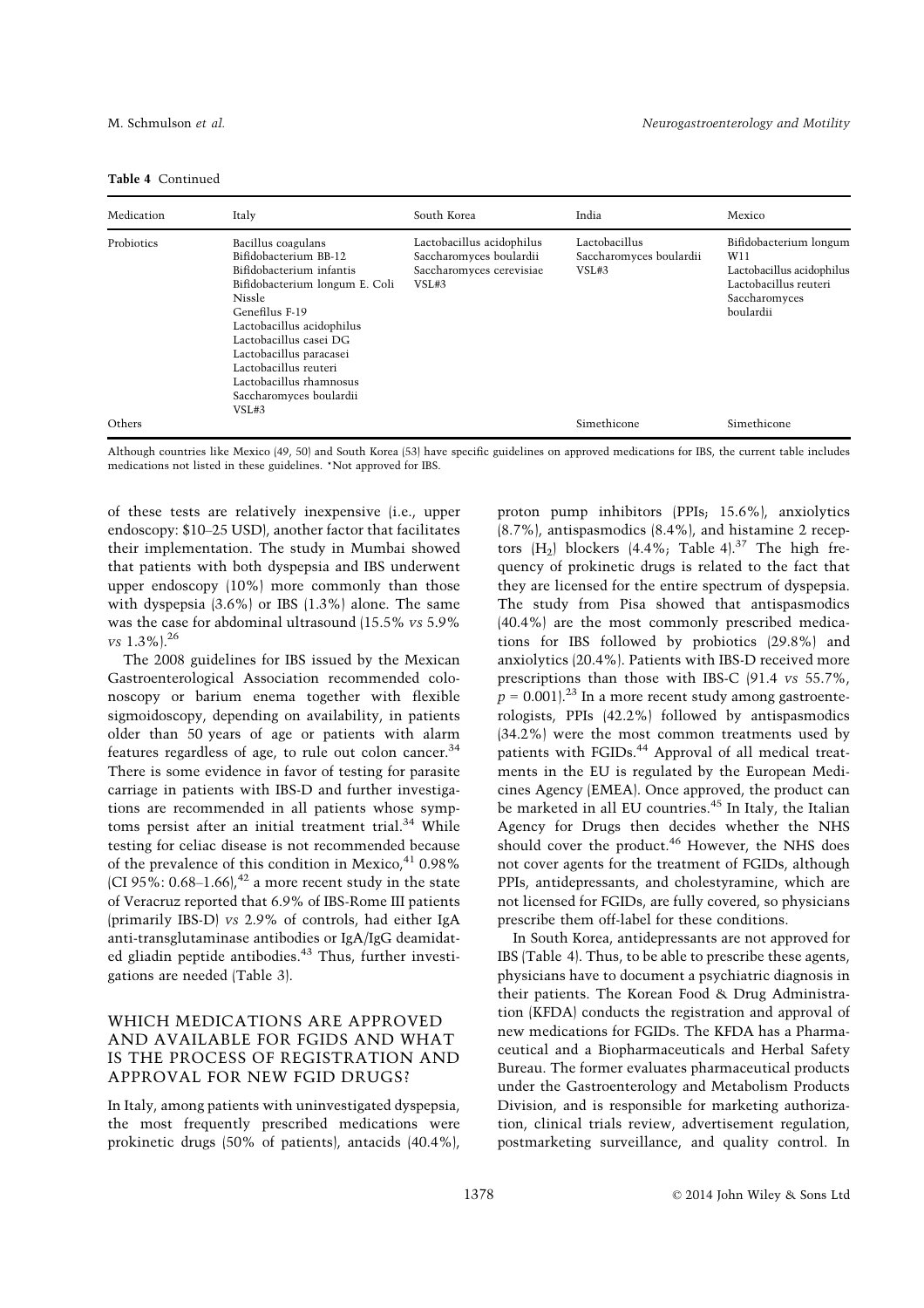|  | Table 5 Characteristics and types of CAM |  |  |  |  |
|--|------------------------------------------|--|--|--|--|
|--|------------------------------------------|--|--|--|--|

| Country                  | Types of CAM                 | $\%$    | Source of recommendation | $\%$    |
|--------------------------|------------------------------|---------|--------------------------|---------|
| Italy*                   | Herbal products              | 36.7    | Friends/colleagues       | 27.3    |
|                          | Homeopathy                   | 17.1    | Herbalists               | 18.2    |
|                          | Relaxation                   | 5.5     | GPs                      | 17.5    |
|                          | Acupuncture                  | 3.5     | Pharmacists              | 16.1    |
|                          | Cognitive Behavioral Therapy | 3.0     | Homeopaths               | 6.3     |
|                          | Dietary approaches:          |         | Naturopaths              | 6.3     |
|                          | • Empirical exclusion diets  | 39.7    | Dieticians               | 5.6     |
|                          | • Probiotics                 | 31.7    | Media                    | 4.9     |
|                          | • Prebiotics                 | 22.6    | Internet                 | 2.8     |
|                          | • Vitamin/minerals           | 5.0     |                          |         |
| South Korea <sup>†</sup> | Over-the-counter products    | 8.1     | No data                  | No data |
|                          | Health/functional foods      | 4.8     |                          |         |
|                          | Folk remedies                | 8.8     |                          |         |
| Indi $a^{\ddagger}$      | Homeopathy                   | No data | No data                  | No data |
|                          | Unani                        |         |                          |         |
|                          | Siddha                       |         |                          |         |
|                          | Ayurveda                     |         |                          |         |
|                          | Others:                      |         |                          |         |
|                          | • Faith healers              |         |                          |         |
|                          | $\bullet$ Acupuncture        |         |                          |         |
|                          | • Quacks                     |         |                          |         |
| Mexico <sup>§</sup>      | Herbal products              | 86.0    | Friends                  | 33.0    |
|                          | Homeopathic remedies         | 15.0    | Relatives                | 55.0    |
|                          | Acupuncture                  | 9.0     | Physicians               | 4.0     |
|                          | Dietary approaches           | 44.0    | Media                    | 8.0     |
|                          | Other:                       | 5.0     |                          |         |
|                          | • Reflexology                |         |                          |         |
|                          | · Witchcraft                 |         |                          |         |
|                          | • Magnet therapy             |         |                          |         |
|                          | • Aromatherapy               |         |                          |         |
|                          | · Human colostrum            |         |                          |         |
|                          | $\bullet$ Bull's gall.       |         |                          |         |
|                          |                              |         |                          |         |

\*Lahner et al.<sup>44,58</sup> †Data modified from Choi et al.<sup>29</sup> ‡Personal communication from Ghoshal U from India. <sup>§</sup>Carmona-Sanchez et al.<sup>58</sup>

terms of the drug approval evaluation process, their aim is to assure safety, efficacy, and quality of drug products used in the domestic market.<sup>47</sup>

In India, 34% of IBS patients are treated with antidepressants (Table 4). $48$  However, in a study in tertiary care in which 79.9% of the IBS patients and 34.3% of controls had psychiatric comorbidities, only 7.6% of the IBS patients were receiving specific medications for them.<sup>49</sup> All new medications have to be approved by the Ministry of Health's Central Drugs Standard Control Organization. Applications are evaluated by groups of experts and approval is based on the scientific merit of the drugs based on data generated within India and abroad.<sup>50</sup>

In Mexico, the IBS guidelines of the Health Secretariat recommends medications such as butylhyoscine, mebeverine, metamizol, acetaminophen, as well as selective serotonin reuptake inhibitors, tricyclic antidepressants, fiber supplements, and osmotic laxatives.51 While these recommendations may be followed in public hospitals and social security systems, specific medications are not always available at the different institutions. There are also evidencebased guidelines from the Mexican Gastroenterological Association that are usually followed by gastroenterologists but not necessarily by other specialists or GPs (Table 4). $52$  The process of approval of 'new molecules' is regulated by the Comisión Federal para la Protección Contra Riesgos Sanitarios (Federal Commission for the Protection Against Sanitary Risks: COFEPRIS). A new molecule is defined as one that has not been previously used in the country or registered elsewhere, for which there is limited clinical experience and/or controversial data, includes a combination of two or more active components not available in Mexico, or is available in the country but registration is requested for a new indication. In any of the above, the COFEPRIS convenes a meeting of the Committee for New Molecules that includes COFE-PRIS's High Commissioner, the agency's Director of Pharmaco-vigilance, representatives of the government's health authorities, industry, academic societies, and of the National Academy of Medicine. This committee makes recommendations regarding the safety, efficacy, and quality of the new product, as well as its commercial feasibility.<sup>53</sup>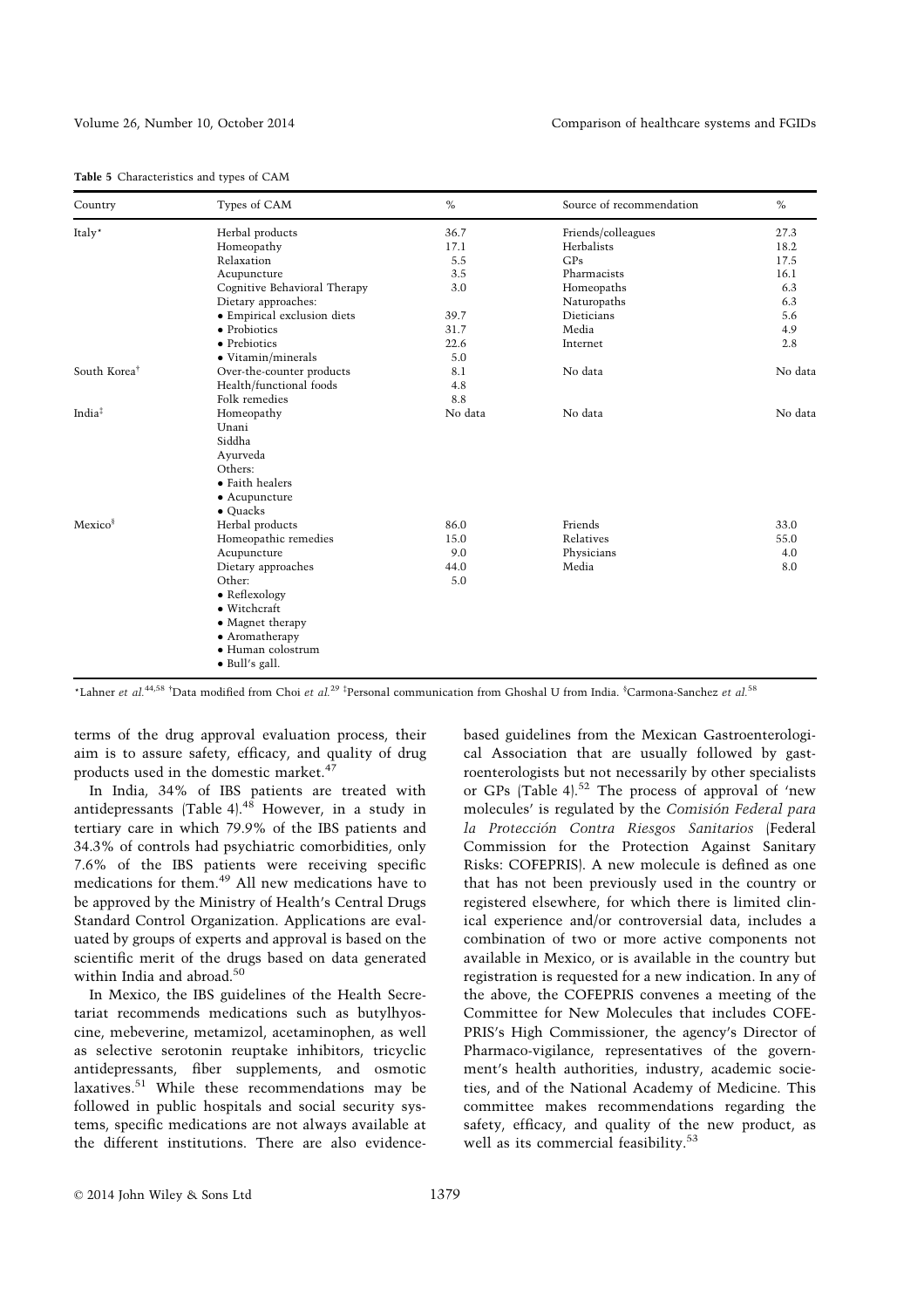### USE OF CAM FOR FGIDS

In Italy, in 2011, a survey among a randomly selected group of gastroenterologists $44,54$  showed that 48.7% of FGID patients used CAM during the previous year, while 64.3% used dietary modification and/or supplementation (Table 5). Female gender (OR 2.4, 95% CI 1.1–5.5) and lower abdominal symptoms (OR 9.1, 95% CI 3.8–21.6) were significantly associated with the use of CAM. In most cases, it complemented conventional treatment, which was used by 81.4% of FGID patients. Those with comorbidities were more likely to use more than one treatment option (e.g., conventional, diet, and CAM). The use of CAM was motivated by the belief that it is natural (39.9%), safe (34.3%), makes patients feel better (14.7%), and is more gentle  $(11.2\%)$  than conventional drugs.<sup>54</sup>

In South Korea, the results of a study among 273 patients with IBS showed that one-third of them used alternative options including over-the-counter medications (8.1%), functional health foods such as probiotics and prebiotics (8.4%), health aid tools such as hot packs (4.8%), and folk remedies (8.8%) (Table 5). IBS patients consulted on average  $1.9 \pm 1.3$  times a year (range: 1–6) at Oriental medicine clinics.<sup>24</sup>

In India, there are several alternative medicine systems. Some are very popular, especially as they are less expensive than modern allopathic medicine and widely available even in remote rural areas, and some even have teaching and training schools, such as homeopathy and Ayurveda (Table 5).

In Mexico, one study has addressed the use of CAM (Table 5) among 413 patients (IBS: 61%, functional dyspepsia: 22%, GERD: 7%), showing that CAM was more frequently used in IBS than the others (51% vs 36 vs 27%, respectively).<sup>55</sup> Predictors of CAM were prior abdominal surgery, IBS, more than three consultations with physicians over the previous year, emergency room visits, sick leave because of FGIDs, and a history of taking benzodiazepines.

### WHAT IS THE OVERALL HEALTHCARE BURDEN OF THE FGIDS?

A recent systematic review on the burden of illness of IBS-C in Europe found no studies on the cost of illness or use of diagnostic resources in Italy.56 In contrast, one study showed that compared to controls, IBS-C patients reported 108% and 71% more consultations to general practice and specialists, respectively.<sup>57</sup> There is almost no information on expenses incurred in treating FGIDs. One survey indicated that the mean annual cost for a diagnostic work-up for IBS was \$85.7 USD

and the indirect costs incurred by patients with functional constipation was \$5100 USD.58

In South Korea, the National Evidence-based Healthcare Collaboration Agency estimated that the number of outpatient visits per year by IBS patients is  $2.5 \pm 4.0$ and the number of days of hospital stay for inpatients with IBS is 14.7  $\pm$  25.0. Diagnostic tests are frequently repeated, for example, colonoscopy 1.5 times on average, sigmoidoscopy 1.2, and abdominal ultrasound 1.6 times.<sup>40</sup> Direct costs because of IBS were estimated at \$383 million USD in 2008. According to data, claims from the Health Insurance Reviews and Assessment Service, expenditures for healthcare and pharmacy services were \$300 million USD, and \$77.4 million for transportation. If indirect costs such as those incurred by over-the-counter medications, health foods, and productivity losses were added, total expenditures for IBS were estimated at \$484–557 million USD. In addition, reimbursements for IBS during the same year were estimated at \$154 million USD, which corresponded to 0.46% of total reimbursements for the entire population of South Korea. These included expenses in healthcare institutions, copayments, and uncovered costs for consultation fees, diagnostic procedures (i.e., laboratory tests, imaging examinations), therapeutic procedures, and fees for inpatient and outpatient care.59 The average annual NHI costs per IBS patient was estimated at \$64.1 USD; \$43.7 per outpatient visit and \$1087.9 per admission. Individual NHI expenses were lower for women than for men with IBS (\$60.8 vs \$68.6). Medical expenses were also higher for 40–59-year-old patients followed by those older than 60 years and then 30–39-year olds. Furthermore, the mean cost per IBS patient was almost five times higher in teaching hospitals than in primary care clinics. However, within the NHI, total expenses for IBS were higher in primary care clinics (\$68.2  $\times$  10<sup>6</sup> USD) followed by general hospitals (\$44.9  $\times$  10<sup>6</sup>) and teaching hospitals  $(\$14.0 \times 10^6)$ <sup>25,40,59</sup>

In India, public spending on healthcare has gradually increased from 0.22% of the public budget in 1950–51 to 1.05% in 1980s and 0.90% since then. Expenditures per capita increased from 1 Indian Rupee in 1950–51 to 215 in 2003–04 (\$3.90 USD),  $^{17}$  which is still very low. There is no information on expenditures related to FGIDs. In terms of medications, most available drugs are generic or specially priced for the Indian market, so the cost of most drugs is low. For example, one course of ranitidine or famotidine for 10 days costs \$0.04–0.05 USD, while 10 capsules of the probiotic VSL#3 can cost as much as \$4.50. Antispasmodics can vary from \$0.90 USD for 10 tablets or capsules (i.e., clidinium bromide, hyoscine) to \$14.40 for 10 capsules of pinaverium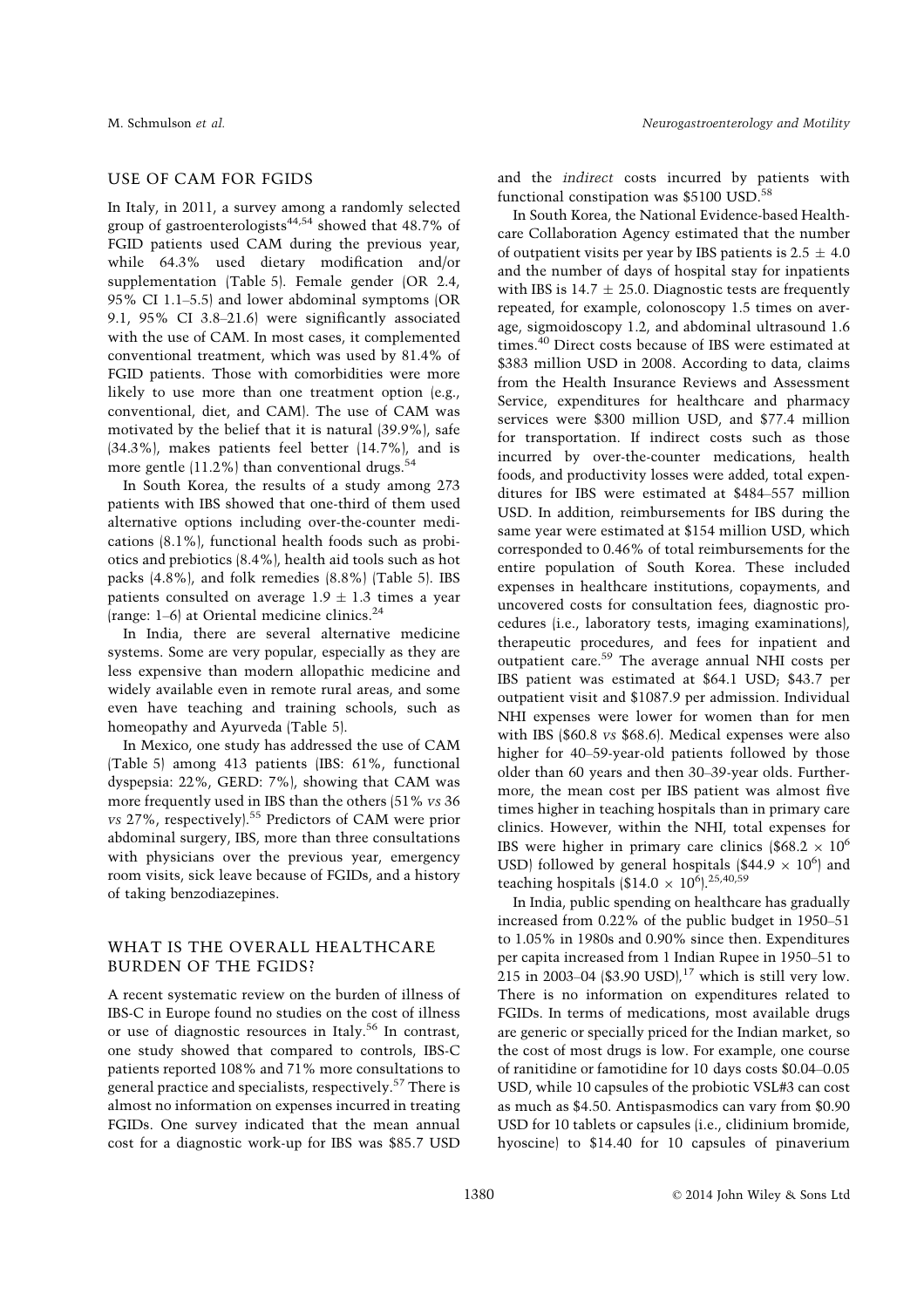bromide. Work absenteeism has been reported at  $8.7 \pm 12.7$  weeks a year among IBS-Rome III patients from a tertiary care center in New Delhi.

In Mexico, according to World Review 2012,<sup>19</sup> the government covers only 48% of total spending on healthcare, while 70% of the cost of medications is covered by patients themselves. Mexico also represented the second largest market for pharmaceutical sales in Latin America being more than \$15.8 billion USD at the end of 2011. Indirect data from a retrospective study of IBS-Rome I patients at an academic referral center in Mexico City, showed that over 33.4 (range: 1–243) months of follow-up, a median of 22.4 (1–82) diagnostic studies were ordered per patient; 5 (1– 11) before the diagnosis of IBS was established and 17.4 (1–18) later, even though IBS was diagnosed during the first visit in 87% of the cases.<sup>60</sup> Some of the tests, such as blood chemistry panel, were ordered up to 18 times during follow-up.<sup>60</sup> A follow-up paper concluded that if diagnostic guidelines had been followed,<sup>41</sup> costs could have been reduced by 90%.<sup>61</sup> More recently, as part of a nationwide clinical trial, a monthly mean cost of \$107 USD was estimated per IBS patient, independently of IBS-subtype.<sup>62</sup> Expenses included endoscopy and imaging  $($224 \pm 25$  USD, prescribed medications  $($152 \pm 11)$ , medical visits  $($138 \pm 10)$ , laboratory work-up (\$106  $\pm$  10), and transportation (\$22  $\pm$  3). It should be noted that 52% of the patients in this study earned less than \$500 USD per month.<sup>62</sup> In addition, 80% of the patients reported absenteeism ranging from 1 to 8 h/week, while presenteeism was reported by almost 91% of the patients and was more common among IBS-D (33%) vs IBS-C (13%) and IBS-M (16%).<sup>63</sup>

### SUMMARY AND CONCLUSIONS

In summary, while Italy and South Korea have effective universal health care coverage, India and Mexico have universal coverage only in theory. Many people at the lower extreme of the socioeconomic spectrum do not receive good healthcare, others choose not to use it, and some are not able to access it. These differences may impact the care of patients with FGIDs. The majority of patients with IBS appear to be cared for in primary care, but healthcare service and providers differ across areas, with great differences in the availability and use of diagnostic tools as well as specialist-based treatments. Referrals to higher levels of care are common, but limited by available resources and the extent of knowledge and experience in the management of FGIDs by GPs. In addition, in places like India and Mexico, more affluent patients have access to higher levels of care and private practice, with better quality of care.

Rome diagnostic criteria, in Italy, Mexico, and South Korea, are well accepted and gastroenterologists are familiar with them. Yet, it appears that non-specialists such as GPs in Italy do not use the Rome criteria in their clinical practice. Physicians in India do not feel that Rome criteria are relevant to their practice as they perceive a disconnect between the criteria and their patients' report of symptoms, as pain and discomfort are absent in a third of patients and stool frequency does not differ between those with diarrhea- and constipation-predominant IBS.

Laboratory and endoscopic investigations in IBS patients are primarily driven by the need to rule out colon cancer. In addition, there are regional differences based on local disease prevalence, such as celiac disease in Italy, dyspepsia and Helicobacter pylori in India and South Korea, or parasitic infections in Mexico. Furthermore, the low cost of endoscopy in places like Italy and India appears to make it widely accepted as a first-line investigation.

Treatments that appear to be universally available and regularly prescribed in the four countries analyzed are antispasmodics, osmotic agents, and laxatives. Other treatments, especially newer agents vary according to local regulatory policies, or because of economic cost. In some countries, data from clinical trials conducted in other countries can facilitate the approval process, but additional local clinical trials are usually requested. CAM is used in all four countries, especially in India where there are training schools in the field. In Italy, patients use them in addition to conventional therapy. However, physicians in western societies should become more familiar with the various types of CAM, their effectiveness, and side effects. Scientific research and well-controlled clinical trials are also warranted to gain a better understanding of the mechanistic basis, efficacy, and safety of CAM therapies.

Finally, there are differences in the healthcare burden of FGIDs. For example, in Italy medications for FGIDs are not covered by public healthcare services. In India and Mexico, public spending on healthcare is inadequate, impacting on the diagnosis and management of these patients. Therefore, in both of these countries, the majority of spending comes directly from patient outof-pocket expenditure. In contrast, all expenses for FGIDs are covered to a greater extent by the public healthcare system in South Korea.

This report provides examples, some well documented and some derived from personal experience and expertise, of a number of crucial aspects of health care of FGIDs. It represents part of the Rome Foundation's comprehensive global initiative to foster multinational research in FGIDs and the related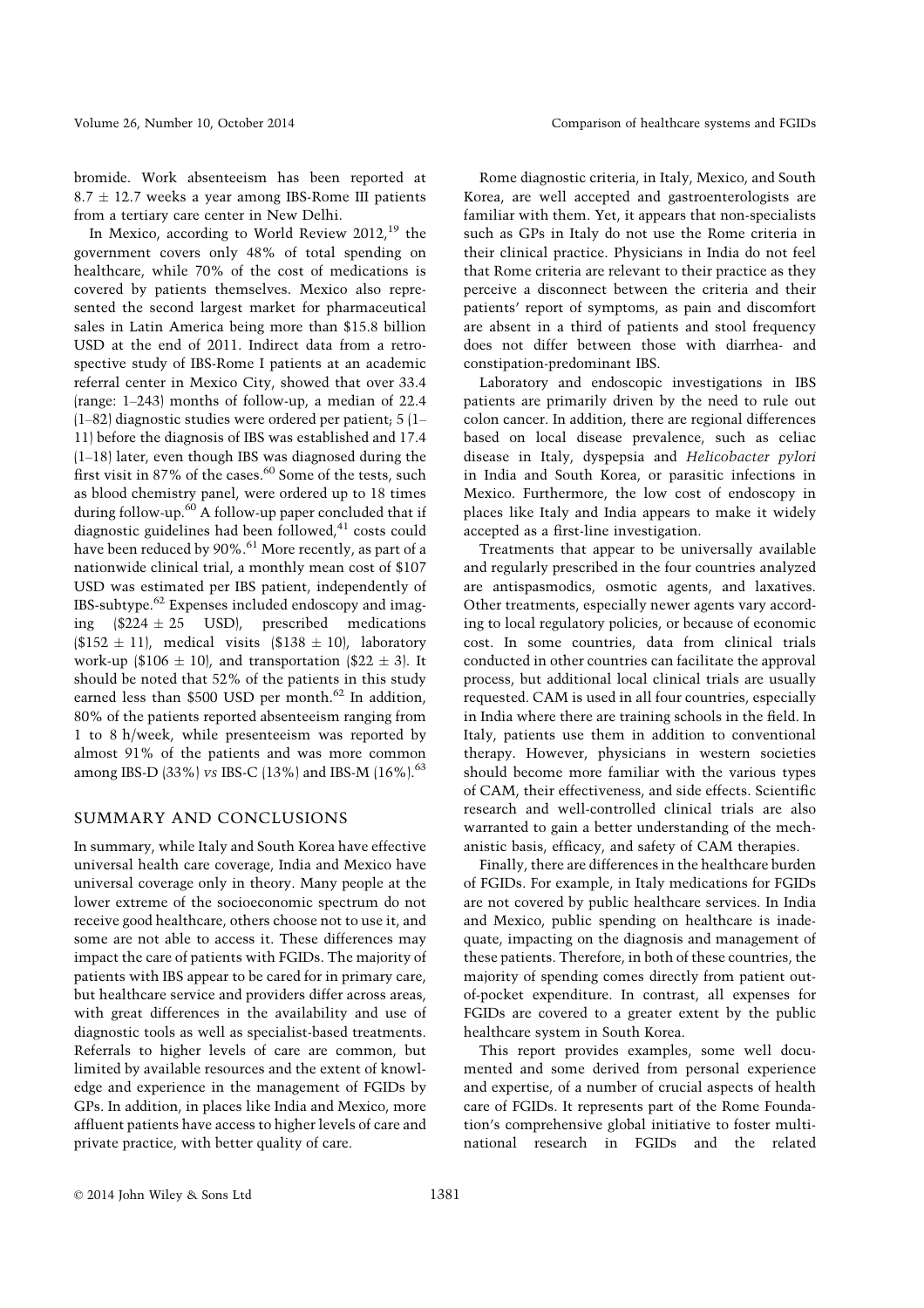Table 6 Pitfalls and future directions of cross-cultural healthcare comparisons in FGIDs as identified by the Rome Foundation Multinational Working Team

| Pitfalls                                                                                                                                                                                                                                                              | Future directions                                                                                                                                                                                                                                                                                                                                                                                                                                    |
|-----------------------------------------------------------------------------------------------------------------------------------------------------------------------------------------------------------------------------------------------------------------------|------------------------------------------------------------------------------------------------------------------------------------------------------------------------------------------------------------------------------------------------------------------------------------------------------------------------------------------------------------------------------------------------------------------------------------------------------|
| 1. Healthcare systems differ across countries.                                                                                                                                                                                                                        | It is important to ensure that patients are recruited from similar and<br>comparable systems, and have comparable educational and<br>socioeconomic status.                                                                                                                                                                                                                                                                                           |
| 2. Patients with FGIDs receive healthcare in different levels (i.e.,<br>primary, secondary, or tertiary) across countries. Thus, patients<br>from primary care in one country may have similar disease<br>severity to patients from tertiary care in another country. | The complexity and severity of FGIDs across study groups must be similar<br>based on instruments designed for this purpose and not based on the level<br>of care in which they are taken care of.                                                                                                                                                                                                                                                    |
| 3. Knowledge and use of Rome criteria is limited especially among<br>GPs and Rome criteria may not be applicable in every culture.                                                                                                                                    | Educational activities are needed to spread the knowledge of the different<br>versions of the Rome Criteria and the diagnoses of the different FGIDs. In<br>addition, the criteria themselves or the Rome Diagnostic Questionnaires<br>must be translated and validated into the different languages and<br>countries where the study will be conducted and validated against the<br>local available criteria assuring that patients are comparable. |
| 4. Diagnostic investigations also vary across countries based on<br>availability and costs.                                                                                                                                                                           | Recruited patients need to be investigated with the same diagnostic<br>procedures to rule out organic or comorbid disorders.                                                                                                                                                                                                                                                                                                                         |
| 5. Available and approved medications for FGIDs vary across the<br>world and healthcare systems.                                                                                                                                                                      | When considering 'refractory' patients as inclusion criteria in a research<br>study (i.e., clinical trial) refractoriness must be to the exact same type of<br>therapies (i.e., antispasmodics: describe exactly which ones).                                                                                                                                                                                                                        |
| 6. While CAM is used across countries, therapies classified under<br>this label vary across them. In addition, controlled trials to<br>determine their efficacy and mechanistic studies are lacking.                                                                  | Studies comparing available CAM options, their indications, and source of<br>recommendation, need to be investigated across countries and cultures.<br>In addition, well-designed controlled trials are warranted to determine<br>their efficacy and safety as well as investigations to determine their<br>mechanistic effect.                                                                                                                      |
| 7. The economic burden of IBS varies considerably across countries<br>and healthcare systems.                                                                                                                                                                         | When analyzing the economic burden of any FGID, costs should be<br>compared in terms of the proportion to public budgets, expenditures per<br>capita, personal income, etc. and not in absolute values.                                                                                                                                                                                                                                              |

methodological issues. By comparing four different countries, it is clear that there are regional differences that may be related to socioeconomic and cultural factors. Nonetheless, the current analysis is not sufficient to draw general conclusions applicable worldwide, nor was it intended to be. A truly global assessment is impossible because of the absence of any data from several regions and countries. However, this type of analysis may provide directions for improving standards of care of FGIDs around the globe, and points to the need for further research in this area. Finally, when conducting cross-cultural and multinational research in FGIDs, the issues reviewed herein should be included in the studied populations. Table 6 describes pitfalls and future directions of cross-cultural healthcare comparisons in FGIDs.

### FUNDING

The work of the Working Team was supported by the Rome Foundation.

### CONFLICTS OF INTEREST

Max Schmulson has received grant supports from Alfa Wasserman, Nestle Ltd. and Nycomed/Takeda Mexico. He has served on the Advisory Board of Alfa Wasserman and has been a consultant for Almirall, Janssen, Nestle Ltd, Novartis, Procter and Gamble and Takeda Mexico. Has been a speaker for Alfa Wasserman,

Janssen, Mayoli-Spindler, and Takeda Mexico. Enrico Stefano Corazziari has received grant supports from Sofar, Abbott, Pfizer, Norgine, Index. He has served on the Advisory Board of Almirall, Valeas Spa, Shire Spa and has been a consultant for SOFAR Spa and Sinergy. Uday C Ghoshal has received research grants from the Indian Council of Medical Research, Dept. of Science and Technology and Dept. of Biotechnology, and Ministry of Health, Government of India. He also worked as coordinator of the Indian Society of Gastroenterology Task Force on Irritable Bowel Syndrome, which received an unrestricted grant from Reddy Laboratory, Hyderabad, India. Seung-Jae Myung has been a consultant for Janssen. His research has been supported in part by the Bio & Medical Technology Development Program of the National Research Foundation (NRF) funded by the Korean Government (MEST) (No. 2011-0019632). Charles D. Gerson has no disclosures. Eamonn Quigley has served as a consultant to Alimentary Health, Almirall, Forest/Ironwood, Janssen, Salix, Shire/Movetis, and Vibrant. Speaking honoraria from Almirall, Ironwood, Janssen, and Procter and Gamble. Research support from: Alimentary Health, Ironwood, Norgine, Rhythm, Shire, Vibrant. Kok-Ann Gwee has received research grants from Abbott Laboratories and Janssen Pharmaceuticals, speaking honorarium from Abbott Laboratories, Janssen Pharmaceuticals and Boehringer Ingelheim International GmbH, and is on the scientific advisory board of Danone Research. Ami Sperber has no disclosures.

Guarantor of the manuscript: Max Schmulson, MD.

### AUTHOR CONTRIBUTION

MS conceptualized the study, collected information, drafted the manuscript, and approved the final draft; ESC collected information, helped edit the manuscript, and approved the final draft; UCG collected information, helped edit the manuscript, and approved the final draft; S-JM collected information, helped edit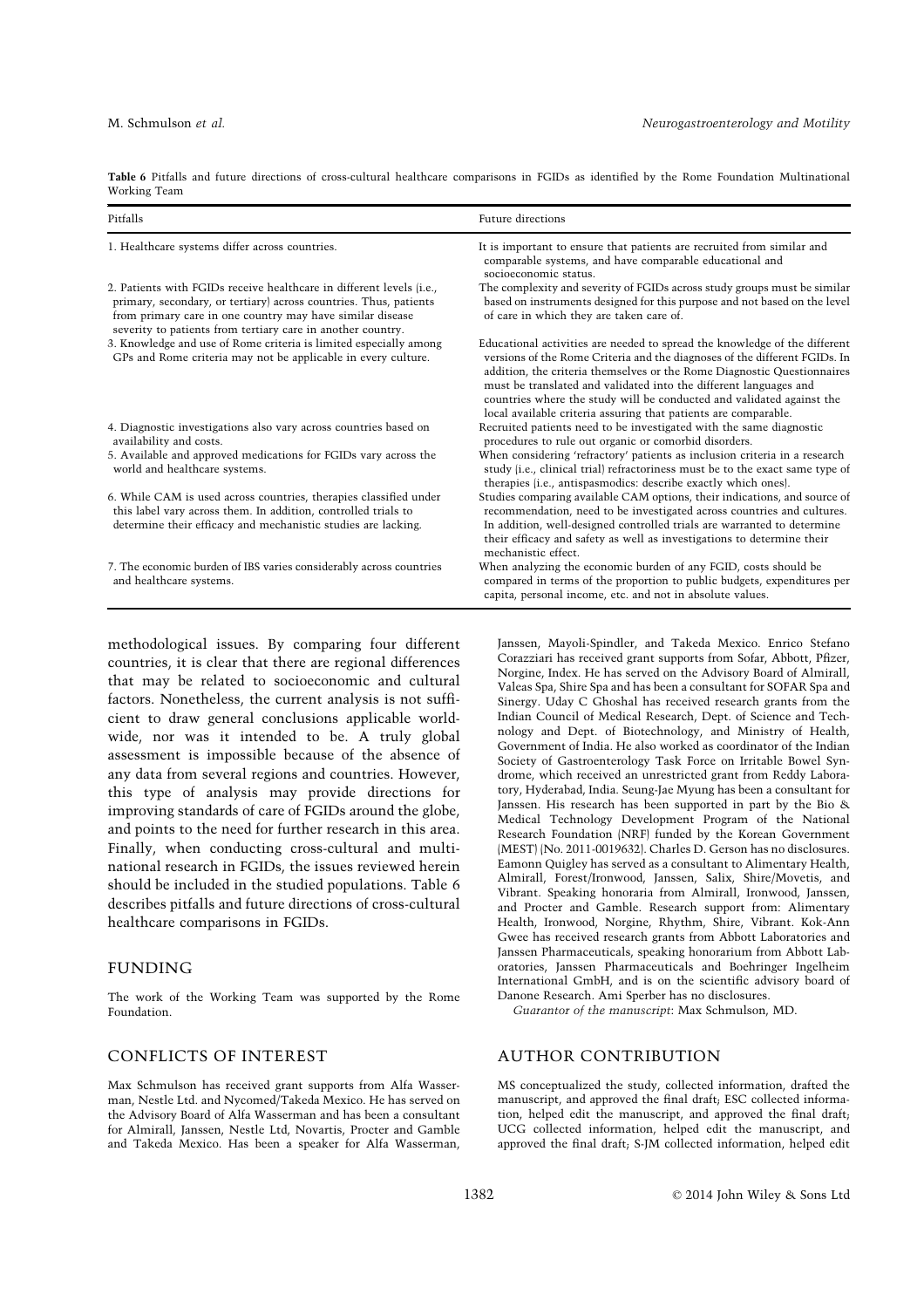the manuscript, and approved the final draft; CDG helped edit the manuscript and approved the final version; EQ helped edit the manuscript and approved the final version; K-AG conceptualized the study, helped edit the manuscript, and approved the final draft; AS conceptualized the study, helped edit the manuscript, and approved the final draft.

### REFERENCES

- 1 Murray CJ, Frenk J. A framework for assessing the performance of health systems. Bull World Health Organ 2000; 78: 717–31.
- 2 Evans DB, Tandon A, Murray CJ, Lauer JA. Comparative efficiency of national health systems: cross national econometric analysis. Br Med J 2001; 323: 307–10.
- 3 Richardson J, Wildman J, Robertson IK. A critique of the World Health Organisation's evaluation of health system performance. Health Econ 2003; 12: 355–66.
- 4 Lauer JA, Knox Lovell CA, Murray CJ, Evans DB. World health system performance revisited: the impact of varying the relative importance of health system goals. BMC Health Serv Res 2004; 4: 19.
- 5 Svoronos T, Mate KS. Evaluating large-scale health programmes at a district level in resource-limited countries. Bull World Health Organ 2011; 89: 831–7.
- 6 Cameron A, Roubos I, Ewen M, Mantel-Teeuwisse AK, Leufkens HG, Laing RO. Differences in the availability of medicines for chronic and acute conditions in the public and private sectors of developing countries. Bull World Health Organ 2011; 89: 412– 21.
- 7 Lovell RM, Ford AC. Global prevalence of and risk factors for irritable bowel syndrome: a meta-analysis. Clin Gastroenterol Hepatol 2012; 10: 712–21 e4.
- 8 Schmulson M, Lopez-Colombo A. Epidemiology of irritable bowel syndrome. In: Simren M, Tornblom H, eds. Irritable Bowel Syndrome: Diagnosis & Management, 1st edn. London: Future Medicine Ltd, 2013: 5–20.
- 9 Koloski NA, Jones M, Wai R, Gill RS, Byles J, Talley NJ. Impact of persistent constipation on health-related quality of life and mortality in older community-dwelling women. Am J Gastroenterol 2013; 108: 1152–8.
- 10 Nellesen D, Yee K, Chawla A, Lewis BE, Carson RT. A systematic review of the economic and humanistic burden of illness in irritable bowel syn-

drome and chronic constipation. J Manag Care Pharm 2013; 19: 755–64.

- 11 Agarwal N, Spiegel BM. The effect of irritable bowel syndrome on healthrelated quality of life and health care expenditures. Gastroenterol Clin North Am 2011; 40: 11–9.
- 12 Sperber A, Gwee KA, Hungin AP, Whitehead H, the Working Team members. Rome Foundation Working Team Report. Conducting Multinational, Cross-cultural Research in the Functional GI Disorders and Fostering Multinational Research Networks: The Rome Foundation; 2014 Jannuary 20th. Available at: http:// www.romecriteria.org/committees/ WorkingTeamFinalReport\_Jan%202 014.pdf
- 13 BRICS. 2013. Available at: http://en. wikipedia.org/wiki/BRICS
- 14 Move Over, BRICs. Here Come the MISTs. Bloomberg Business week, Markets & Finance. 2012. Available at: http://www.businessweek.com/ articles/2012-08-09/move-over-bricsdot-here-come-the-mists
- 15 Goldman Sachs's MIST Topping BRICs as Smaller Markets Outperform. Bloomberg. 2012. Available at: http://www.bloomberg.com/news/ 2012-08-07/goldman-sachs-s-mist-top ping-brics-as-smaller-markets-outperform.html
- 16 Kim HP, Park EC, Hahm MI. The gap between physicians and the public in satisfaction with the National Health Insurance system in Korea. J Korean Med Sci 2012; 27: 579–85.
- 17 Ministry of Health and Family Welfare. Report of the National Commission on Macroeconomics and Health. Government of India. In: Lal PG, Byword Editorial Consultants, eds. New Delhi: Cirrus Graphics Private Limited. August 2005.
- 18 INEGI. Principales resultados del Censo de Población y Vivienda 2010. Instituto Nacional de Estadística y Geografía. Censo de Población y Vivienda 2010. Mexico: INEGI, 2010.
- 19 World Review Mexico. 2012. Available at: http://www.medicinadigital. com/index.php/salud-p%C3%BAblicaem%C3%A9xico/22570-fortalecer-elsistema-de-salud-reto-del-gobiernoen trante.html
- 20 Conozca qué factores críticos impulsan al Sistema de Salud Mexicano. 2012. Avaibale at: http://www.imshealth.com/portal/site/ims/menuitem.d248e29c86589c9c30e81c0332 08c22a/?vgnextoid=4cd39a26fa56331 0VgnVCM100000ed152ca2RCRD&vgnextchannel=343879d7f269e210Vgn VCM10000071812ca2RCRD
- 21 Knaul FM, González-Pier E, Gómez-Dantés O, García-Junco D, Arreola-Ornelas H, Barraza-Lloréns M, Sandoval R, Caballero F et al. Hacia la cobertura universal en salud: protección social para todos en México. Salud Publica Mex 2013; 55: 207–35.
- 22 Ubaldi E. La rilevanza dei disturbi funzionali intestinali in medicina generale. Proceedings of Le malattie funzionali gastrointestinali. Dal sintomo alla terapia NeuroGastroenterologia 2010; 16: 85.
- 23 Bellini M, Tosetti C, Costa F, Biagi S, Stasi C, Del Punta A, Monicelli P, Mumolo MG et al. The general practitioner's approach to irritable bowel syndrome: from intention to practice. Dig Liver Dis 2005; 37: 934–9.
- 24 Park JM, Choi MG, Cho YK, Lee IS, Kim JI, Kim SW, Chung IS. Functional gastrointestinal disorders diagnosed by Rome III questionnaire in Korea. J Neurogastroenterol Motil 2011; 17: 279–86.
- 25 Jung HK, Kim YH, Park JY, Jang B, Young Park S, Nam M-H, Choi M-G. Economic burden of Irritable Bowel Syndrome; the analysis of a national health insurance database covering the entire population. Neurogastroenterol Motil 2010; 22: 58.
- 26 Shah SS, Bhatia SJ, Mistry FP. Epidemiology of dyspepsia in the general population in Mumbai. Indian J Gastroenterol 2001; 20: 103–6.
- 27 Ghoshal UC, Abraham P, Bhatt C, Choudhuri G, Bhatia SJ, Shenoy KT, Banka NH, Bose K et al. Epidemiological and clinical profile of irritable bowel syndrome in India: report of the Indian Society of Gastroenterology Task Force. Indian J Gastroenterol 2008; 27: 22–8.
- 28 Leyva-Jiménez R, Olvera-Torres P, Alvarez-Córdova MM, Alcántar-Saldívar EL. [Irritable bowel syndrome in adults attending to medical offices at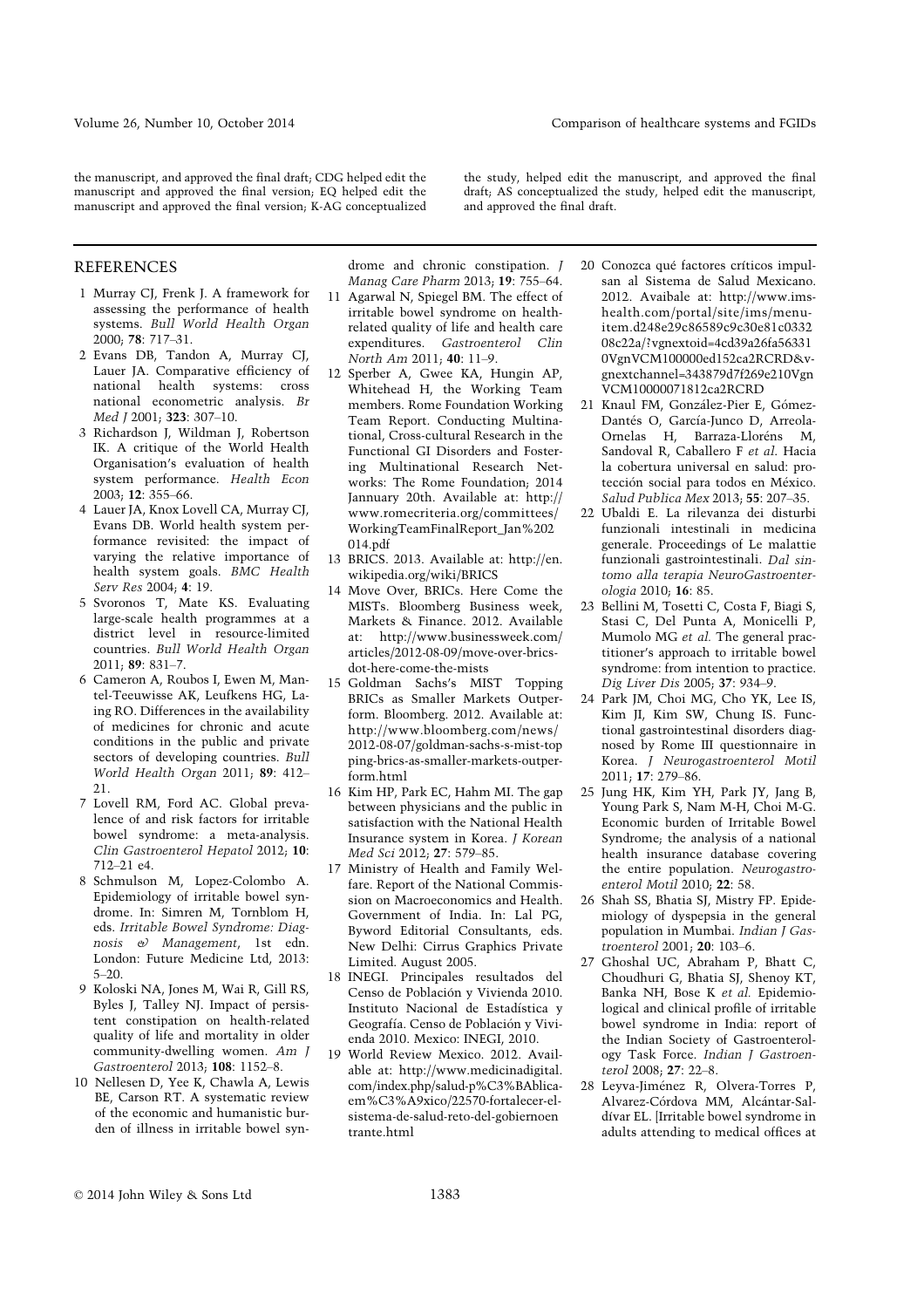UMF]. Rev Med Inst Mex Seguro Soc 2006; 44: 473–9.

- 29 División Técnica de Información Estadística en Salud. Motivos de consulta en medicina familiar en el IMSS, 1991-2002. Rev Med Inst Mex Seguro Soc 2003; 41: 441–8.
- 30 50% de las consultas de los servicios de gastroenterología son por colitis. 2012. Available at: http://elportalslp. com.mx/noticia.php?id=3314
- 31 Córdova Pluma VH, Ibarrola Calleja JL, Hegewisch Orozco ME, Argüelles Domenzain P, González MV, de la Torre Sánchez MC, Castillo González FA, Maldonado Vásquez MA et al. Frecuencia de síndrome de intestino irritable en la consulta de medicina interna y cirugía general en tres centros de atención médica de la Ciudad de México. Med Int Mex 2008; 24: 120–4.
- 32 Ghoshal UC, Abraham P, Bhatia SJ, Misra SP, Choudhuri G, Biswas KD, Chakravartty K, Dadhich S et al. Comparison of Manning, Rome I, II, and III, and Asian diagnostic criteria: report of the Multicentric Indian Irritable Bowel Syndrome (MIIBS) study. Indian J Gastroenterol 2013; 32: 369– 75.
- 33 Gwee KA, Bak YT, Ghoshal UC, Gonlachanvit S, Lee OY, Fock KM, Chua AS, Lu CL et al. Asian consensus on irritable bowel syndrome. J Gastroenterol Hepatol 2010; 25: 1189–205.
- 34 Remes Troche JM, Bernal Reyes R, Valladares Lepine MA, Alonso Larraga O, Gomez Escudero O, Melendez Mena D. [Gastroenterology diagnosis and treatment guidelines of irritable bowel syndrome; clinical features and diagnostic criteria]. Rev Gastroenterol Mex 2009; 74: 58–62.
- 35 Ortiz-Garrido O, Schmulson M. Los médicos en Latinoamérica reportan utilizar con mayor frecuencia los más recientes criterios de Roma III para diagnosticar síndrome de intestino irritable en la clínica. ¿Pero conocen realmente los criterios? Rev Gastroenterol Mex 2012; 77(Suppl. 3): 95.
- 36 Schmulson M, Lopez-Colombo A, Mendoza-Gomez A, Montiel-Jarquin A, Morgan D. The Rome III Adult Questionnaire in Spanish-Mexico has a low sensitivity for identifying IBS and higher sensitivity for uninvestigated dyspepsia. Gastroenterology 2012; 143(Suppl. 1): S-829.
- 37 Tosetti C, Bellentani S, Benedetto E, Ubaldi E, Cardin F, Bozzani A;

DyGeP Investigators and Researchers. The management of patients with new onset of upper gastro-intestinal symptoms in primary care. Dig Liver Dis 2010; 42: 860–4.

- 38 Bellentani SBP, Petrella S, Tata C, Armocida C, Marchegiano P, Saccoccio G, Manenti F. A simple score for the identification of patients at high risk of organic diseases of the colon in the family doctor consulting room. The Local IBS Study Group. Fam Pract 1990; 7: 307–12.
- 39 Su A, Chang L. IBS bowel habits and associated symptoms: forming a clearer picture. Gastroenterology 2013; 144: 239–42.
- 40 Jung HK, Kim YH, Park JY, Jang BH, Park SY, Nam MH, Choi MG. Estimating the burden of irritable bowel syndrome: Analysis of a nationwide Korean database. J Neurogastroenterol Motil 2014; 20: 242–52.
- 41 Valenzuela J, Alvarado J, Cohen H, Damiao A, Francisconi C, Frugone L, González JC, Hernández A et al. [Latin-American consensus document on irritable bowel syndrome]. Gastroenterol Hepatol 2004; 27: 325– 43.
- 42 Schmulson M. Se debe buscar enfermedad celiaca en pacientes con síndrome de intestino irritable? Posición en contra. In: Uscanga L, Bernal-Reyes R, eds. Escrutinio de enfermedades del aparato digestivo. Mexico DF: Intersistemas, S.A. de C.V., 2009: 217–22.
- 43 Remes Troche JM, Sánchez Vargas LA, Thomas Dupont P, Torres-Aguilera M, Ramírez-Cervantes KL, Azamar-Jacome AA, Aedo-Garcés MR, Meixueiro-Daza A et al. Prevalencia de anticuerpos relacionados a enfermedad celíaca (EC) en pacientes con diagnóstico de síndrome de intestino irritable. Un estudio de casos y controles. Rev Gastroenterol Mex 2012; 77(Suppl. 3): 1.
- 44 Lahner E, Bellentani S, De Bastiani R et al. A survey of pharmacological and nonpharmacological treatment of functional gastrointestinal disorders. United Eur Gastroenterol I 2013; 1: 385–93.
- 45 CPMP/EWP/785/97 March 2003 and the EMA/CHMP/172616/2012. 2012. Available at: www.EMEA
- 46 Chen W, Li D, Wilson I, Chadwick VS. Detection of Chlamydia pneumoniae by polymerase chain reactionenzyme immunoassay in intestinal mucosal biopsies from patients with

inflammatory bowel disease and controls. J Gastroenterol Hepatol 2002; 17: 987–93.

- 47 Korean Ministry of Food and Drug Safety. 2010. Available at: http:// www.mfds.go.kr/eng/index.do.
- 48 Ghoshal UC, Abraham P, Bhatia SJ, Misra SP, Choudhuri G, Biswas KD, Chakraborty K, Dadhich S et al. Comparison of Manning, Rome I, II, III and Asian diagnostic criteria: report of a Multi-centric Indian Irritable Bowel Syndrome (MIIBS) study. J Gastroenterol Hepatol 2012; 27 (Suppl. 5): P19.
- 49 Singh P, Agnihotri A, Pathak MK, Shirazi A, Tiwari RP, Sreenivas V, Sagar R, Makharia GK. Psychiatric, somatic and other functional gastrointestinal disorders in patients with irritable bowel syndrome at a tertiary care center. J Neurogastroenterol Motil 2012; 18: 324–31.
- 50 Available at: http://www.cdsco.nic. in/
- 51 Guía práctica clínica para el diagnóstico y tratamiento del síndrome de colon irritable. México: Secretaría de Salud, 2008. Available at: http:// www.centec.salud.gob.mx/interior/ gpc.html
- 52 Schmulson MJ, Noble Lugo A, Valenzuela de la Cueva VM, De Arino Suarez M, Guillermo Denis LA, Ramos Narvaez FA. [Gastroenterology diagnosis and treatment guidelines of irritable bowel syndrome; treatment]. Rev Gastroenterol Mex 2009; 74: 63–70.
- 53 Moléculas Nuevas, 2012. Available at: http://www.cofepris.gob.mx/AS/ Paginas/Mol%C3%A9culas%20nuevas/Tr%C3%A1mites-Mel%C3%A9 culas-Nuevas.aspx
- 54 Lahner E, Bellentani S, De Bastiani R, Tosetti C, Arullani P, Bruno Annibale B. Use of alternative and complementary therapies in patients with functional gastrointestinal disorders: an Italian survey. Europ J Integrative Medicine 2012; 4(Suppl. 4): 172.
- 55 Carmona-Sanchez R, Tostado-Fernandez FA. [Prevalence of use of alternative and complementary medicine in patients with irritable bowel syndrome, functional dyspepsia and gastroesophageal reflux disease]. Rev Gastroenterol Mex 2005; 70: 393–8.
- 56 Fortea J, Prior M. Irritable bowel syndrome with constipation: a European-focused systematic literature